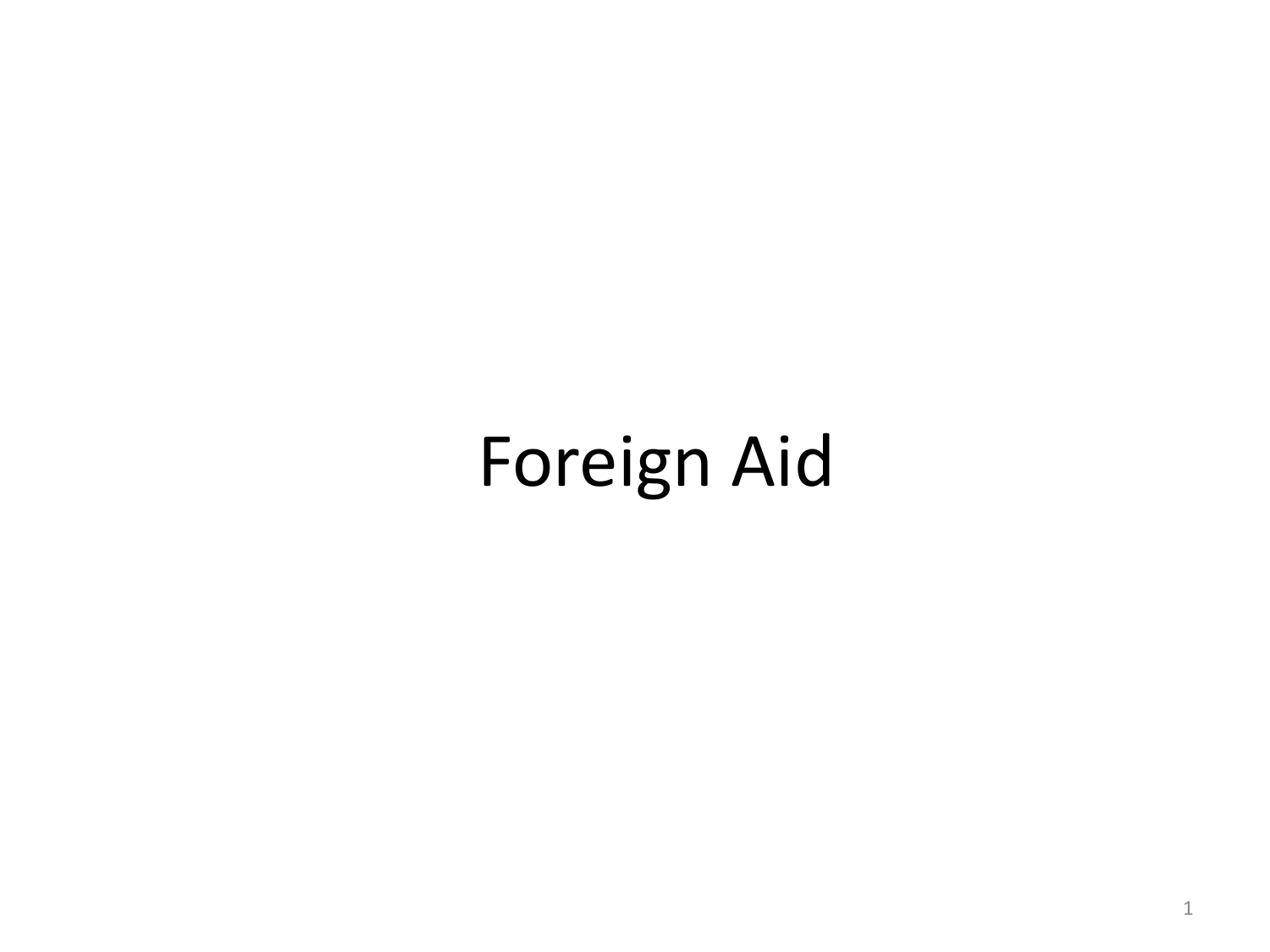• **What is Foreign Aid?** 

•

- Foreign aid is used to describe the assistance that one country gives to help another.
- *Encyclopaedia Britannica* defines foreign aid as the international transfer of capital, goods, or services from a country or international organization for the benefit of the recipient country or its population.
- Aid can be economic, military, or emergency humanitarian (e.g., aid given following natural disasters) assistance.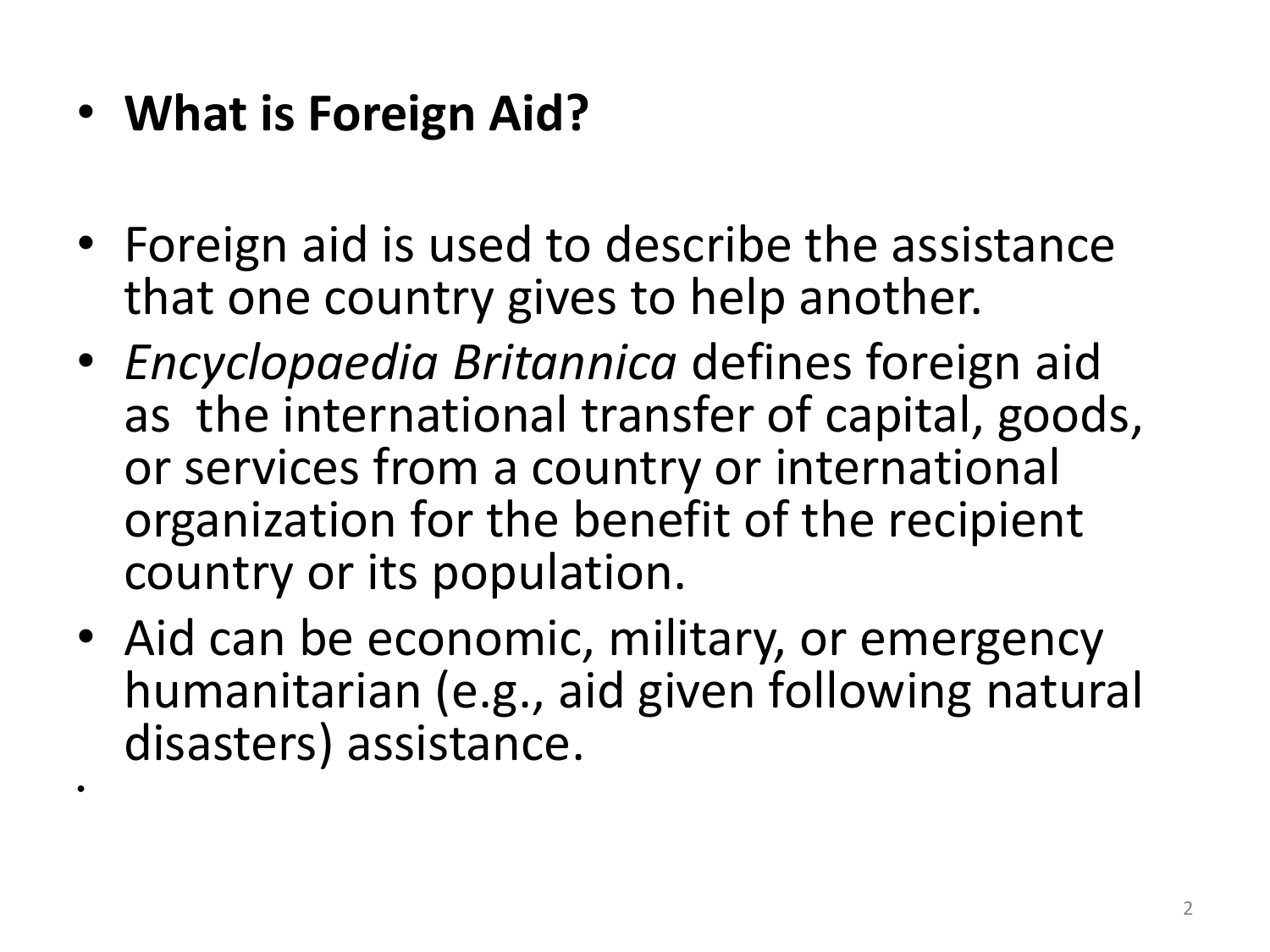- The standard definition of foreign aid comes from the *Development Assistance Committee (DAC)* of the *Organization for Economic Cooperation and Development (OECD),* which defines foreign aid (or the equivalent term, foreign assistance) as:
- " *financial flows, technical assistance, and commodities that are (1) designed to promote economic development and welfare as their main objective (thus excluding aid for military or other non-development purposes); and (2) are provided as either grants or subsidized loans".*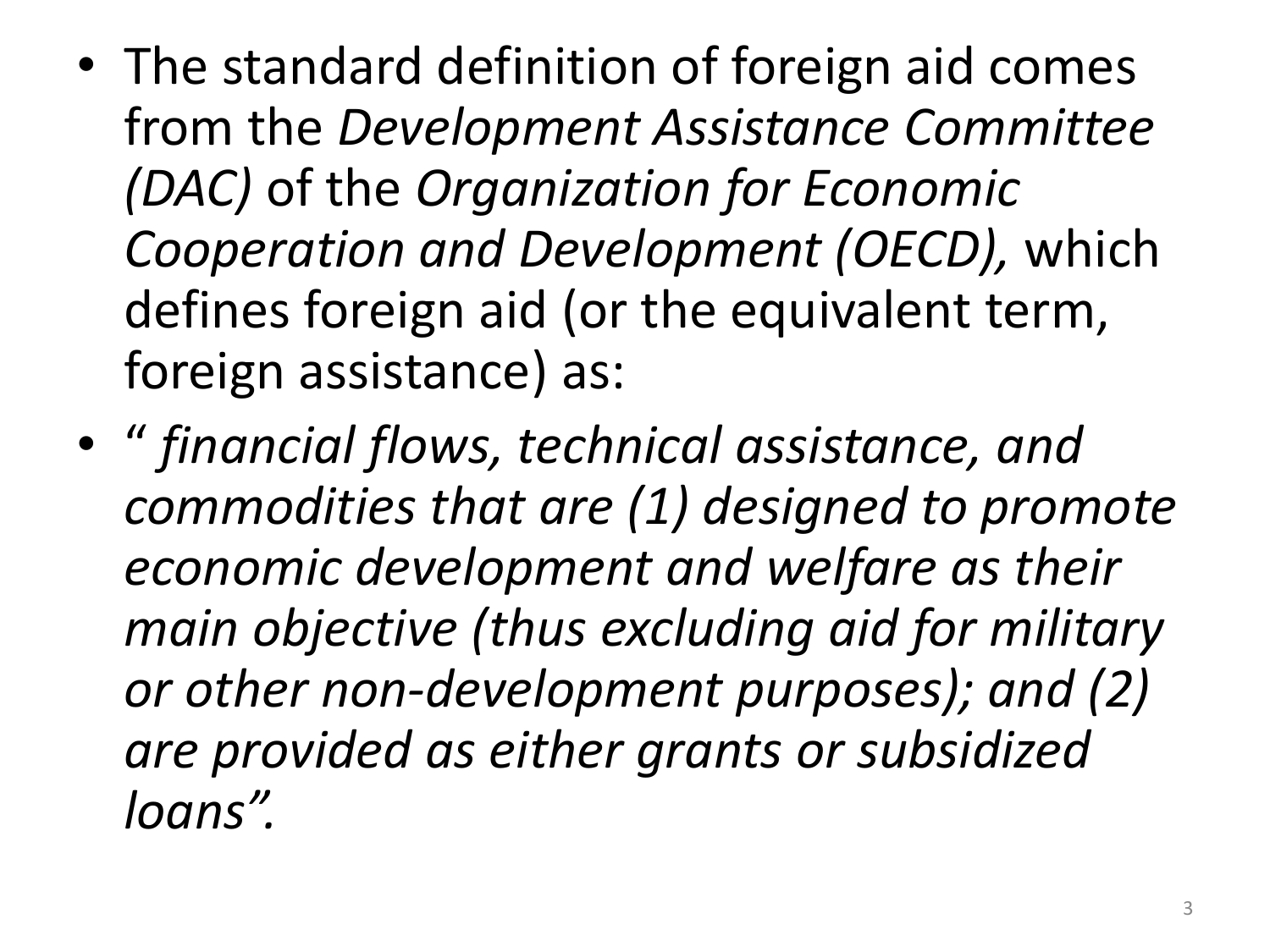- Grants and subsidized loans are referred to as *concessional financing*, whereas loans that carry market or near-market terms (and therefore are not foreign aid) are *non-concessional financing*.
- According to the DAC, a *loan* counts as *aid* if it has a "grant element" of 25 percent or more, meaning that the present value of the loan must be at least 25 percent below the present value of a comparable loan at market interest rates (usually assumed by the DAC – rather arbitrarily - - to be 10 percent with no grace period).
- Thus, the grant element is zero for a loan carrying a 10 percent interest rate, 100 percent for an outright grant, and something in-between for other loans.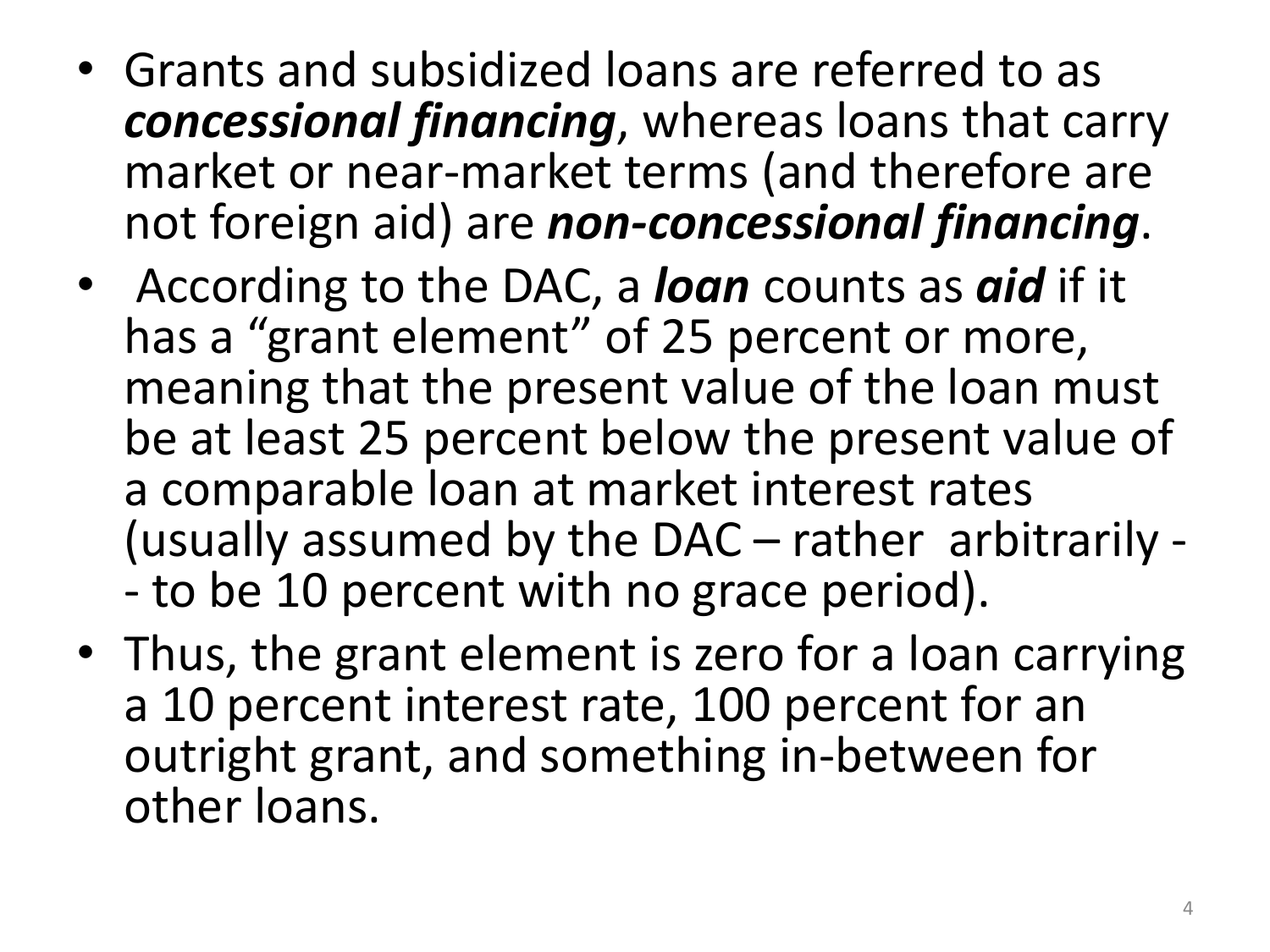- **Classification of Aid by DAC**
- The DAC classifies aid flows into three broad categories namely:
- *Official development assistance (ODA)* is the largest, consisting of aid provided by donor governments to low- and middle-income countries.
- *Official assistance (OA)* is aid provided by governments to richer countries with per capita incomes higher than approximately \$9,000 (e.g., Bahamas, Cyprus, Israel and Singapore) and to countries that were formerly part of the Soviet Union or its satellites.
- *Private voluntary assistance* includes grants from nongovernmental organizations, religious groups, charities, foundations, and private companies.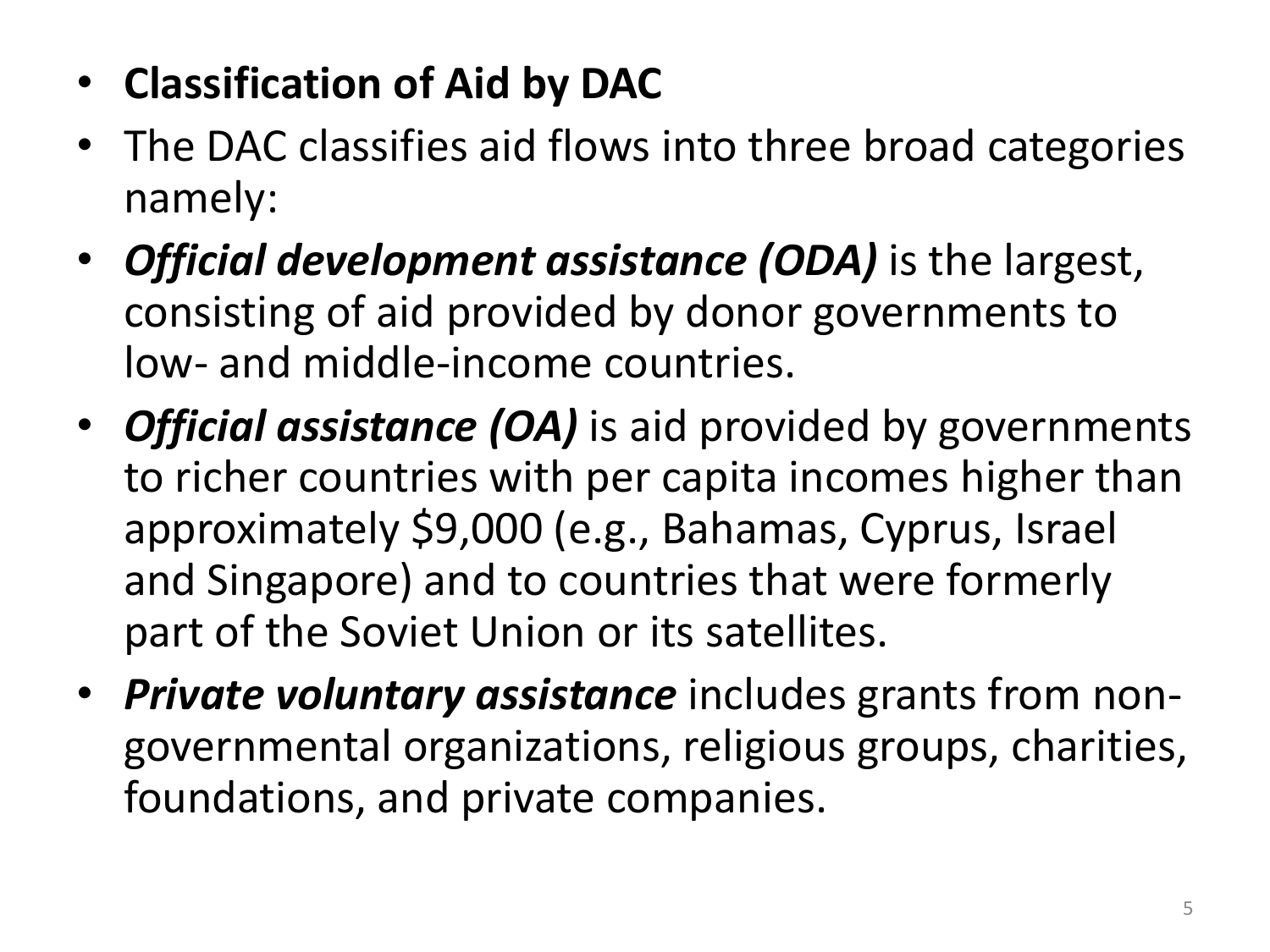- Other classifications include:
	- *Bilateral* nation-to-nation aid;
	- *Multilateral* aid channelled through institutions such as the World Bank

## – *Private Organisations*

- Foreign aid could be in the form of money, goods, services, technical expertise etc.
- *Purposes for Giving Aid*
- Foreign aid can involve a transfer of financial resources or commodities (e.g., food or military equipment) or technical advice and training.
- The resources can take the form of grants or concessional credits (e.g., export credits).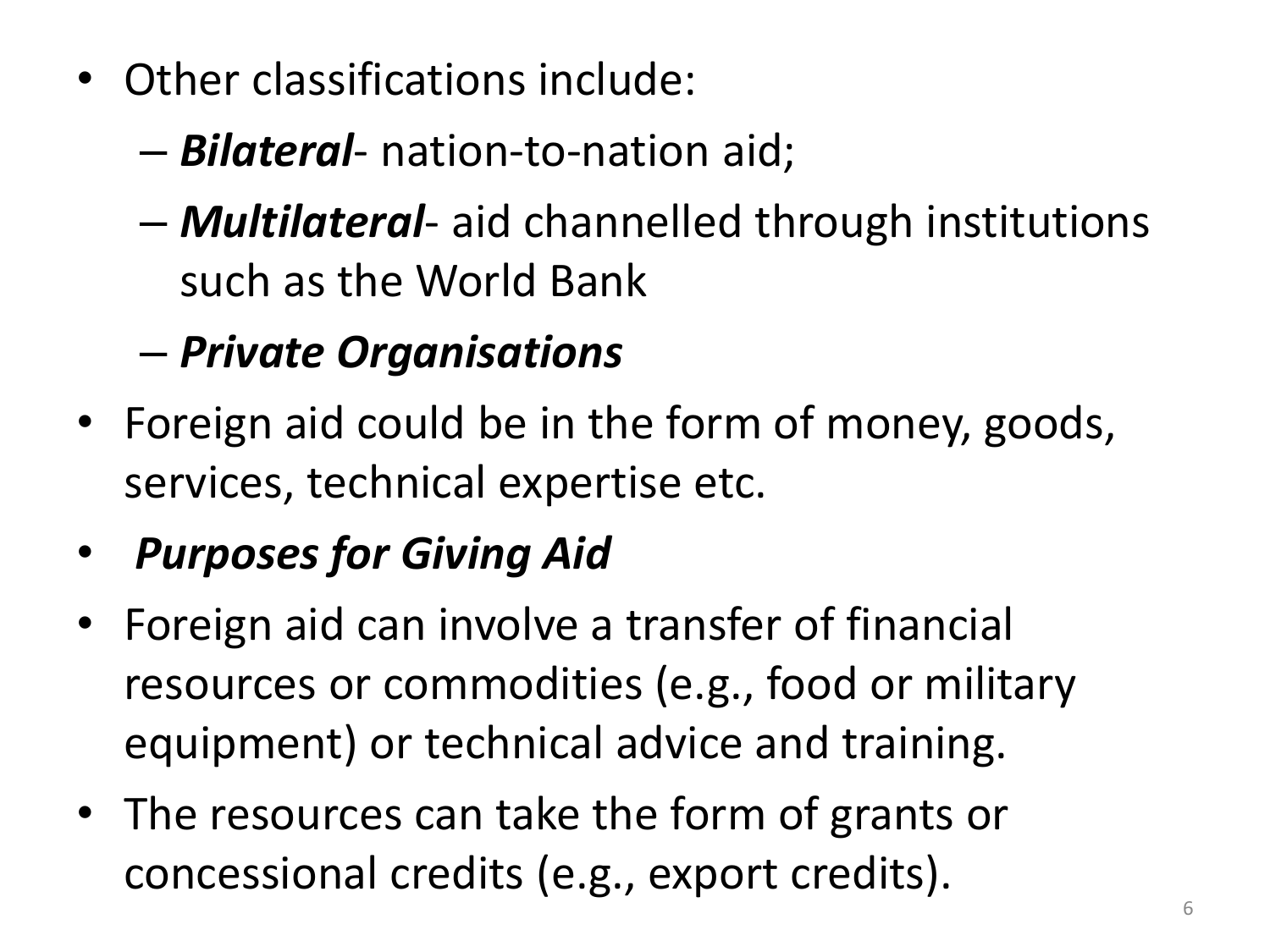- The most common type of foreign aid is official development assistance (ODA), which is assistance given to promote development and to combat poverty in low- and middle-income countries.
- The primary source of ODA—which for some countries represents only a small portion of their assistance—is bilateral grants from one country to another, though some of the aid is in the form of loans, and sometimes the aid is channelled through international organizations and nongovernmental organizations (NGOs).
- For example, the International Monetary Fund (IMF), the World Bank, and the United Nations Children's Fund (UNICEF) have provided significant amounts of aid to countries and to NGOs involved in assistance activities.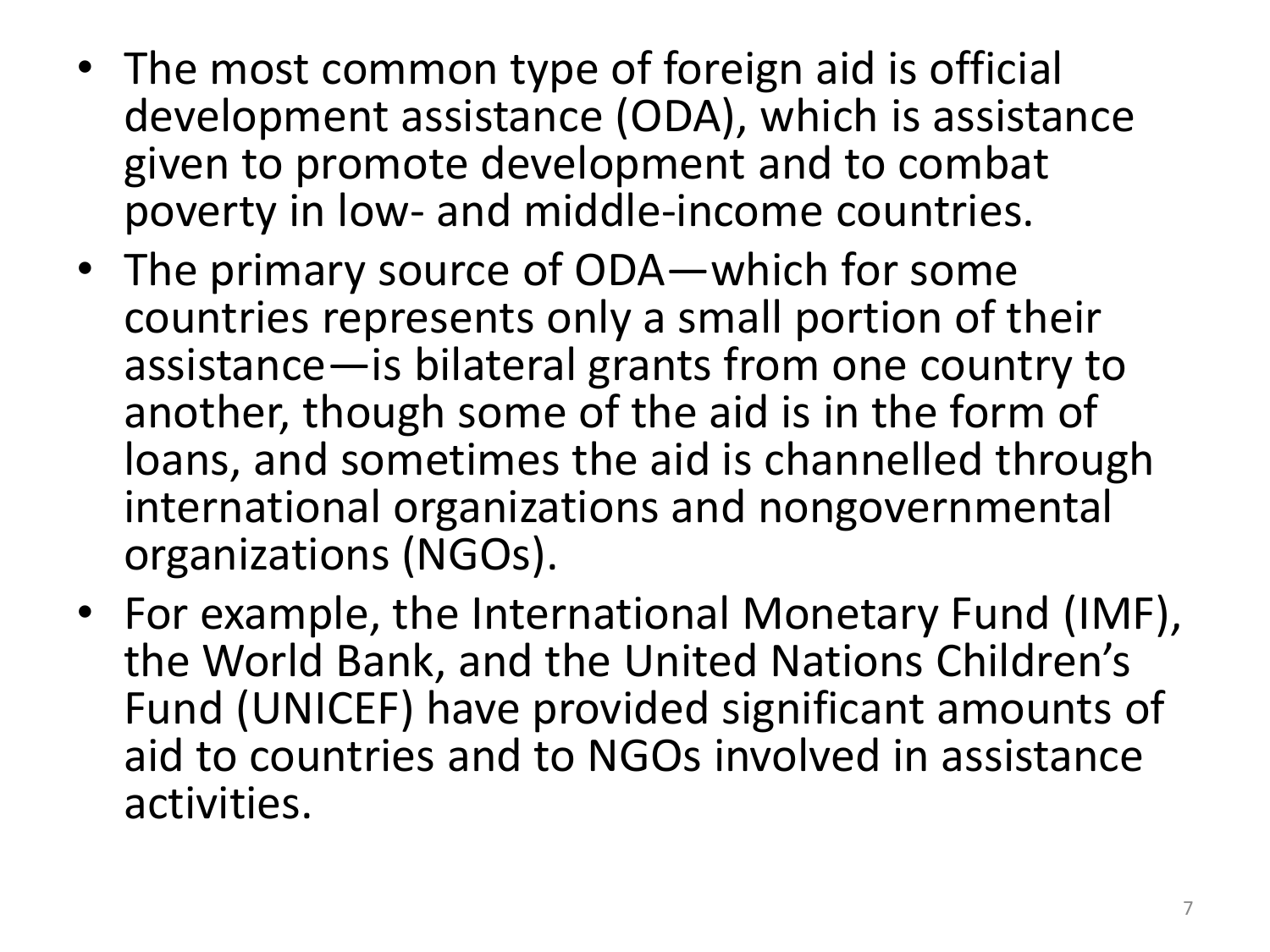- (1) DAC committee of the OECD attributes the purpose for ODA to the facilitation of economic development and promotion of welfare.
- *(2) Emergency and humanitarian reasons*
	- Countries provide aid to relieve the suffering caused by natural or man-made disasters such as famine, disease, and war.
- *(3) Enhancement of national security.*
	- Countries often provide foreign aid to enhance their own security.
	- Thus, economic assistance may be used to prevent friendly governments from falling under the influence of unfriendly ones or as payment for the right to establish or use military bases on foreign soil.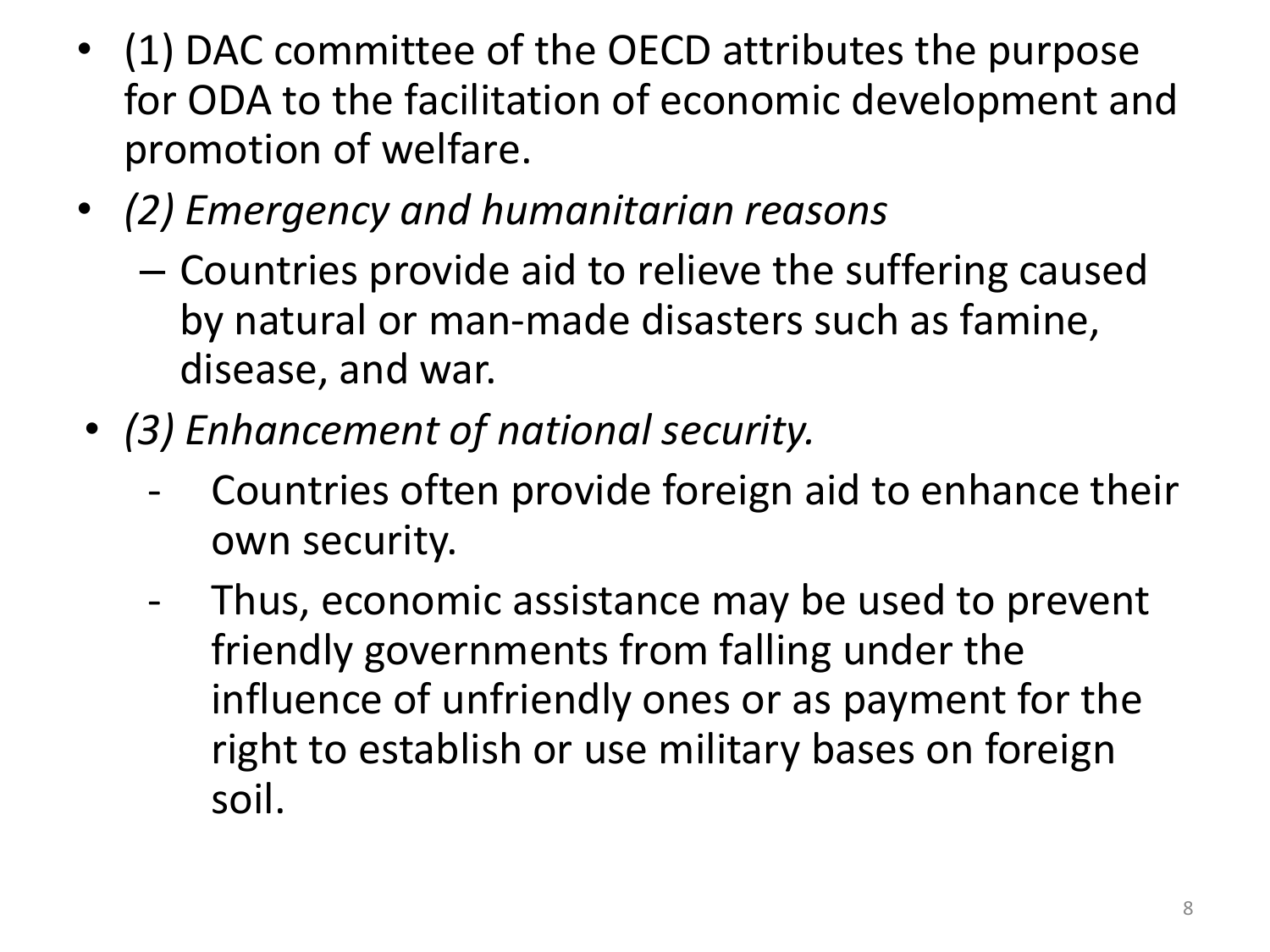- *(4) Advancement of foreign Policy*
	- Foreign aid also may be used to achieve a country's diplomatic goals, enabling it to gain diplomatic recognition, to garner support for its positions in international organizations, or to increase its diplomats' access to foreign officials.
	- Taiwan and China have used aid (among other policy tools) to try to gain support and recognition for their governments from countries around the world.
- *(5) Economic reasons*
	- Foreign aid is used to promote a country's economy.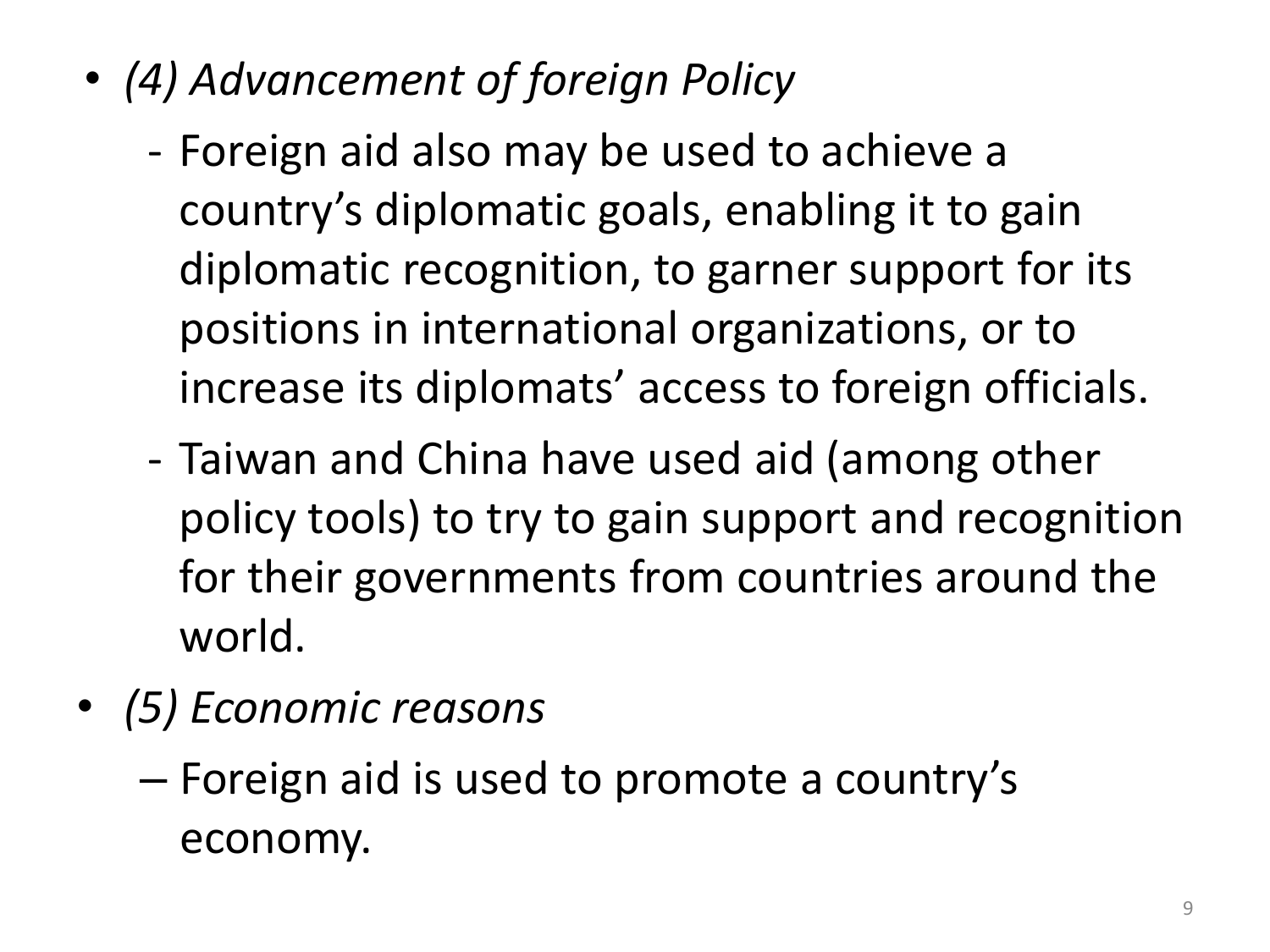- Such promotion could be in the expansion of a country's exports (e.g., through programmes that require the recipient country to use the aid to purchase the donor country's agricultural products or manufactured goods)
- *(6) Socio-cultural reasons*
	- Foreign aid is deployed to achieve the spreading of a country's language, culture, or religion.
- *(7) Military and strategic reasons*
	- During the Cold War, both the United States and the Soviet Union used aid to vie for the support of developing countries with little regard as to whether the aid actually was used to support development.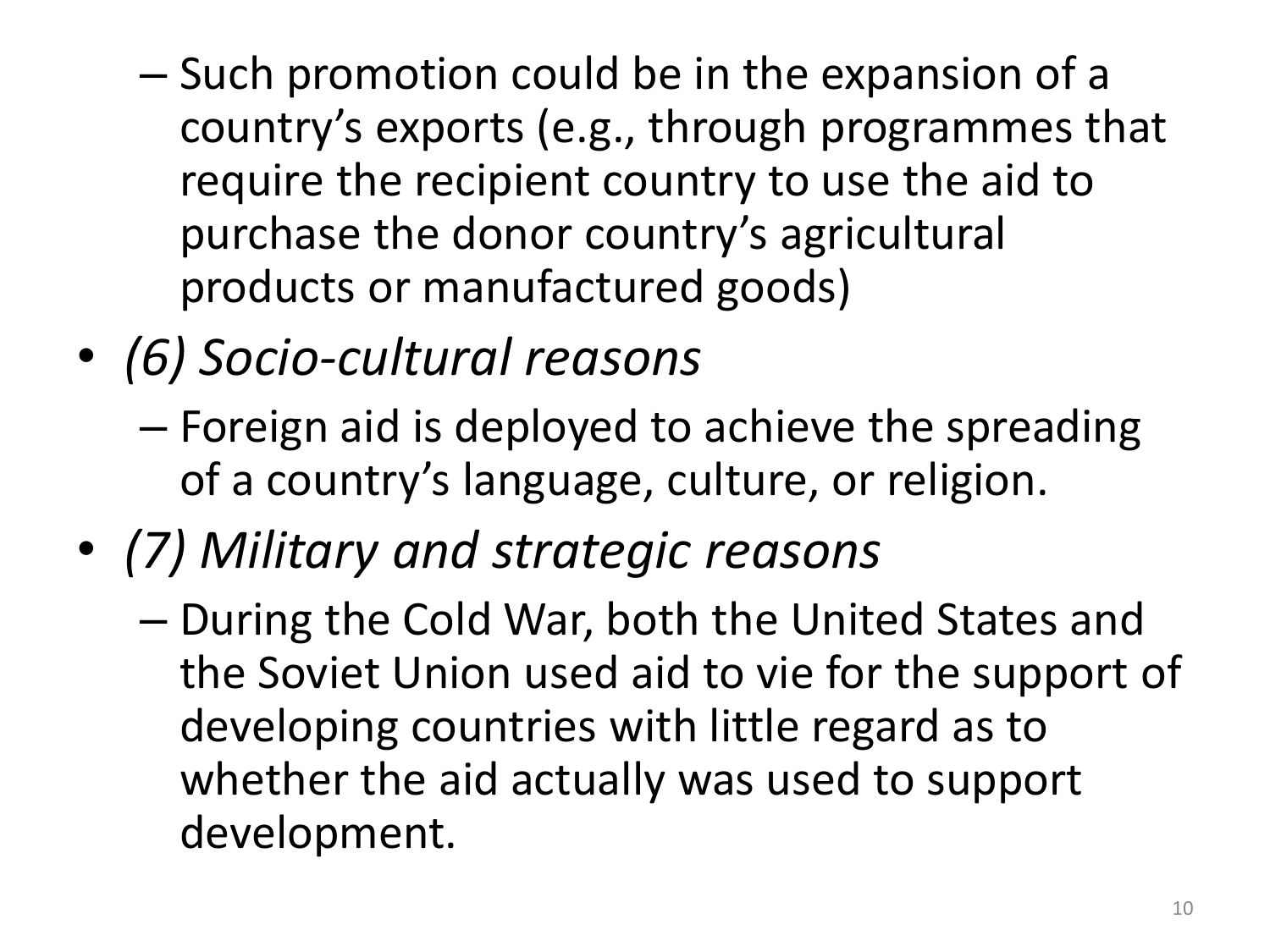- The two largest recipients of U.S. foreign aid from 1980 until very recently were Israel and Egypt, as the U.S. provided financial support to back the 1979 Camp David peace agreement.
- Beginning from 2002, Iraq became the largest aid recipient in the world, and its reconstruction is likely to become among the largest single foreign aid program ever recorded.
- *(8) Maintenance of Political Linkage*
	- Many donors provide significant aid to their former colonies as a means of retaining some political influence.
	- For instance, French and British aid goes to former colonies.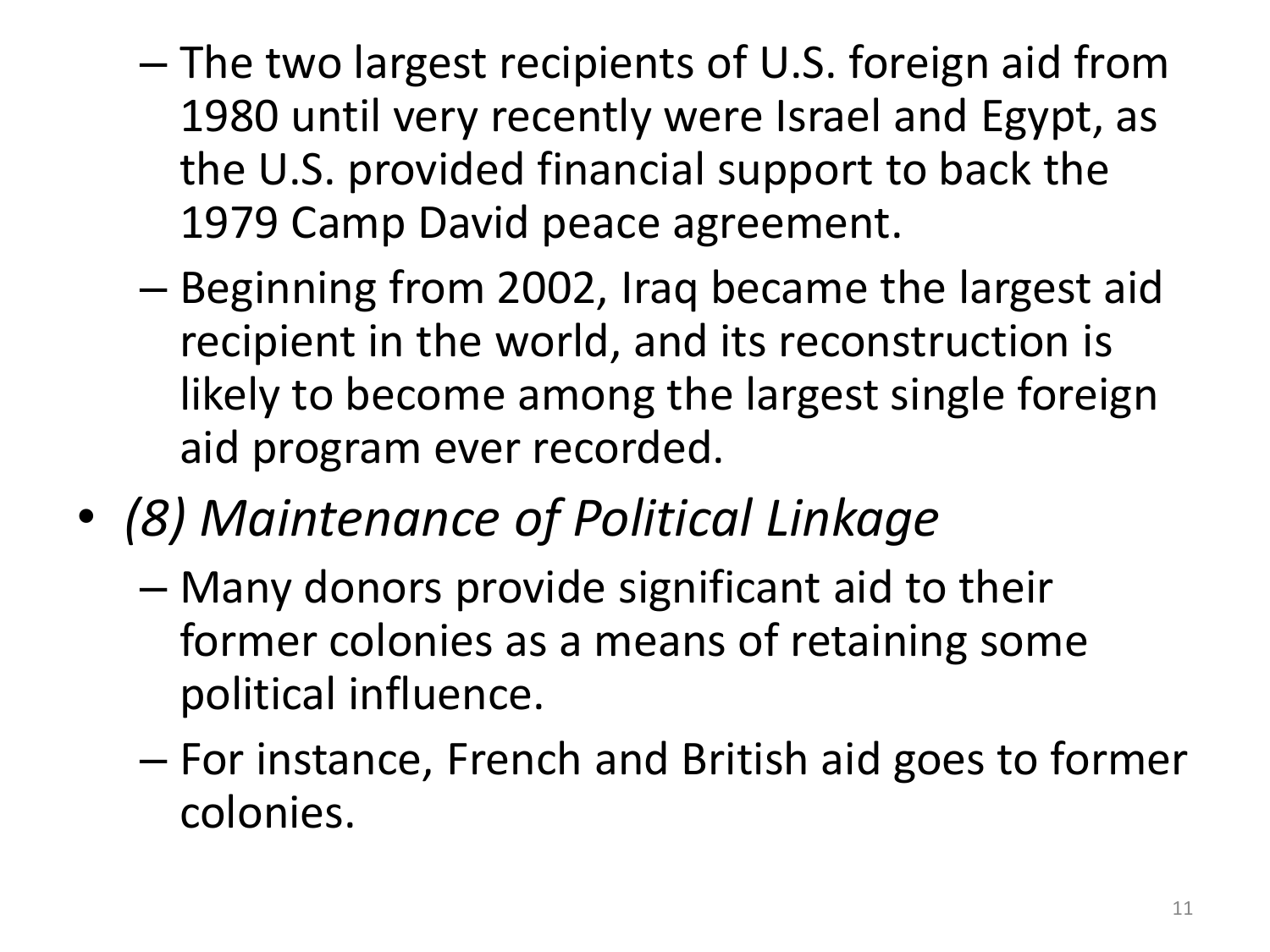- *(9) Reducing Poverty*
	- Donors generally provide their most concessional aid to the poorest countries, and some aid programmes are designed explicitly with this objective in mind.
	- For example, the United States provides food assistance by supplying agricultural products to developing countries at low prices or for free, and it gives military aid by either selling or donating weapons and other military equipment to foreign countries.
	- Many people see the main rationale for aid as fighting poverty, and although this is less important than political considerations in donor allocation decisions, it still plays an important role.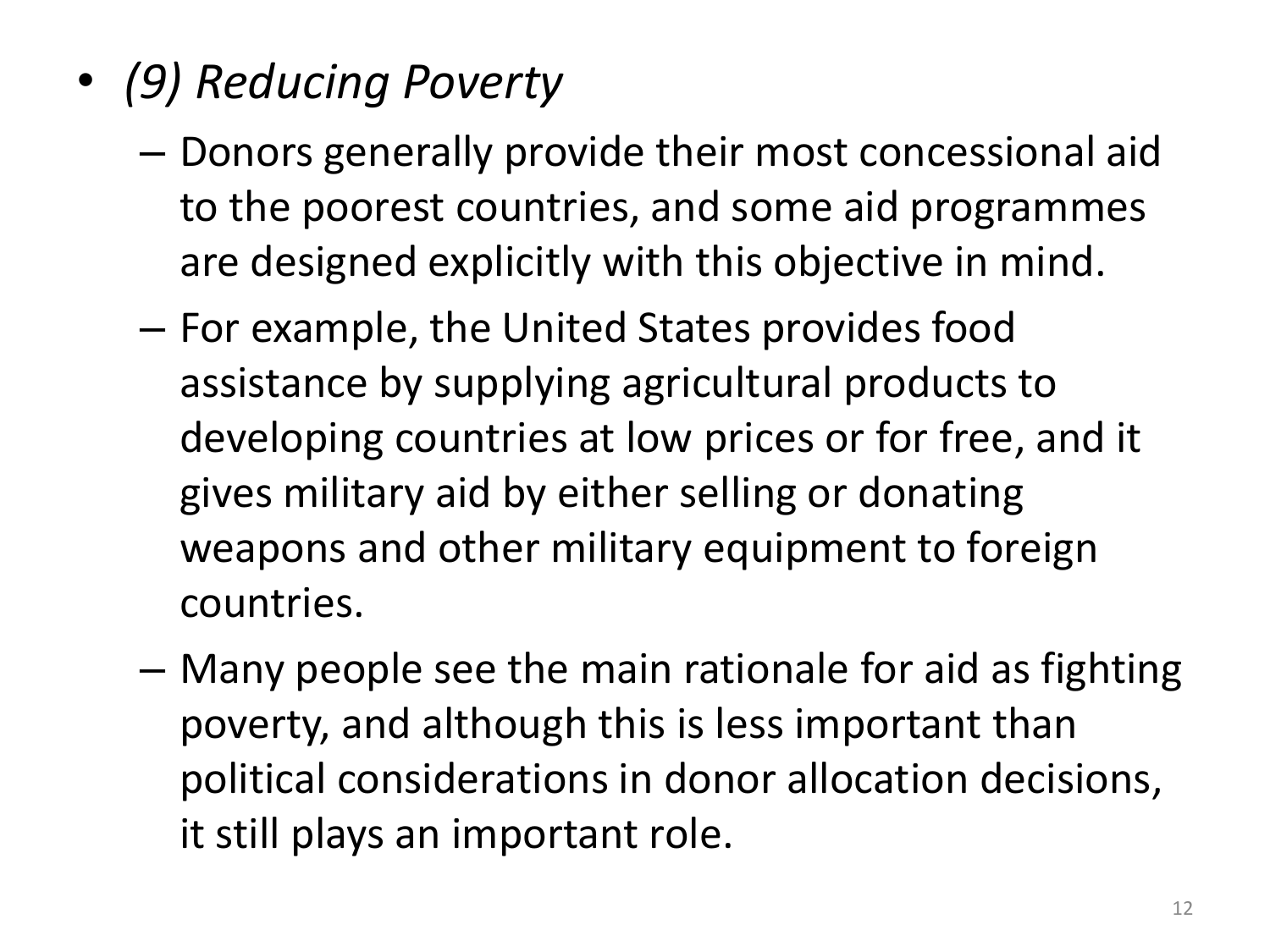- *(10) Enhancement of International security.*
	- In recent years, foreign aid has also been directed toward several other purposes , all of which have positive effects on international security.
	- Foreign aid has been deployed to help in establishing or strengthening political institutions, and to address a variety of transnational problems including diseases and the destruction of the environment.
	- Foreign aid has been a principal vehicle for conducting the war on terrorism, a mechanism for aiding the former states of the Soviet Union, and a way to initiate new programs against acquired immune deficiency syndrome (AIDS) and global famine.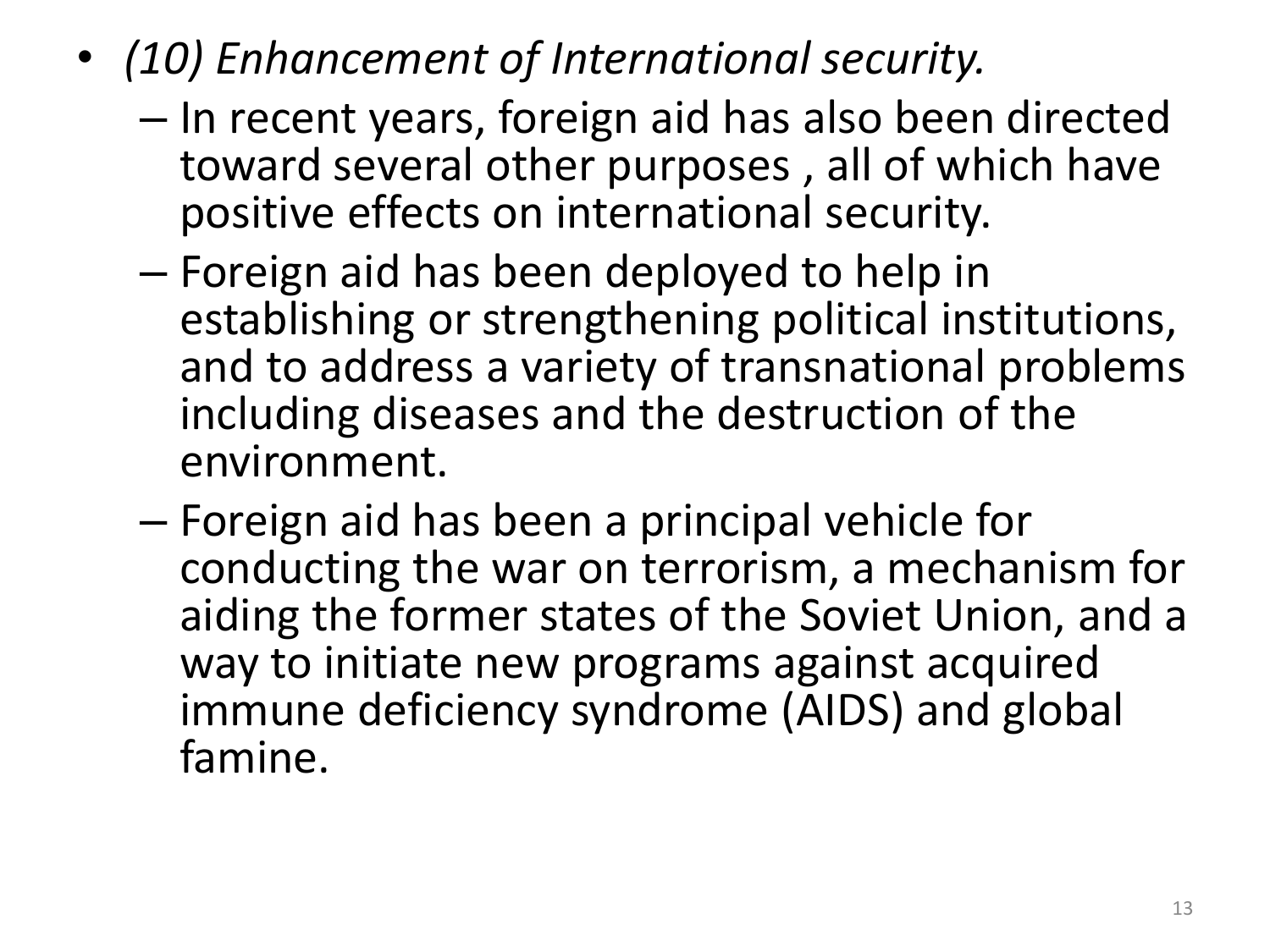- **Who Gives Aid, and Who Receives It?**
- Historically, most aid has been given as **bilateral** assistance directly from one country to another.
- Donors also provide aid indirectly as **multilateral** assistance, which pools resources together from many donors.
- The major multilateral institutions include the World Bank; the International Monetary Fund; the African, Asian, and Inter-American Development Banks, and various United Nations agencies such as the United Nations Development Programme.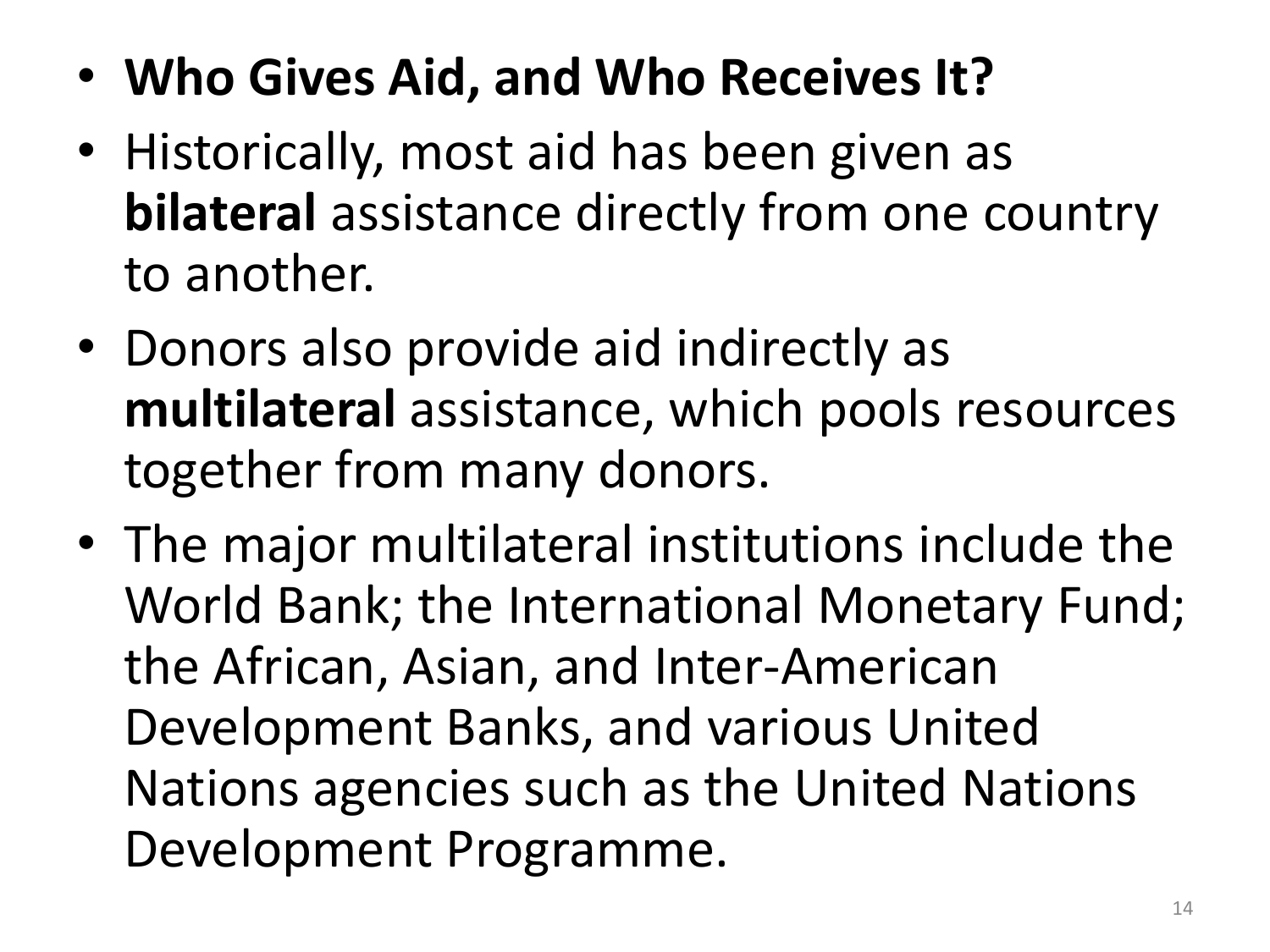- In terms of total dollars, the United States has consistently been the world's largest donor (except in the mid-1990s when Japan briefly topped the list).
- In 2004 the U.S. provided \$19.7 billion in ODA, with Japan, France, the United Kingdom, and Germany the next largest donors. (Including OA, the U.S. provided a total of \$21.3 billion).
- However, when aid is measured as a share of donor income, the most generous donors are Norway, Denmark, Luxembourg, the Netherlands, and Sweden, each of which provided between 0.79-0.92 percent of GDP in 2004.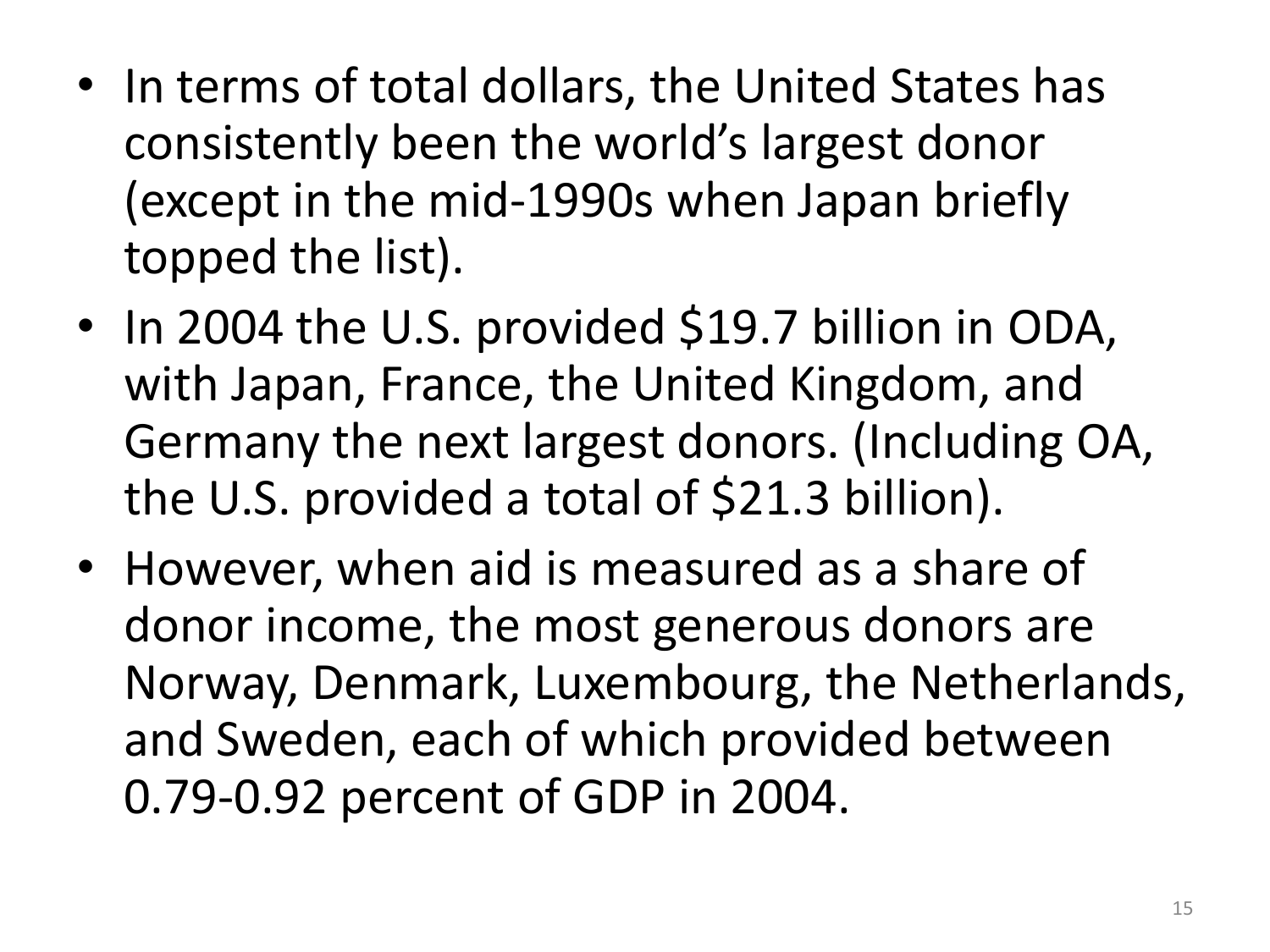- Saudi Arabia provided aid equivalent to about 0.69 percent of its income.
- The United States is one of the smallest donors by this measure at about 0.17 percent of U.S. income in 2004, just over half of the 1970 level of 0.32 percent and less than one-third of the U.S. average during the 1960s.
- Donors have pledged since the 1960s to devote 0.7 percent of their income as aid, most recently at Financing for Development Conference in Monterrey in March 2002, but only a small handful of donors have achieved this level of aid.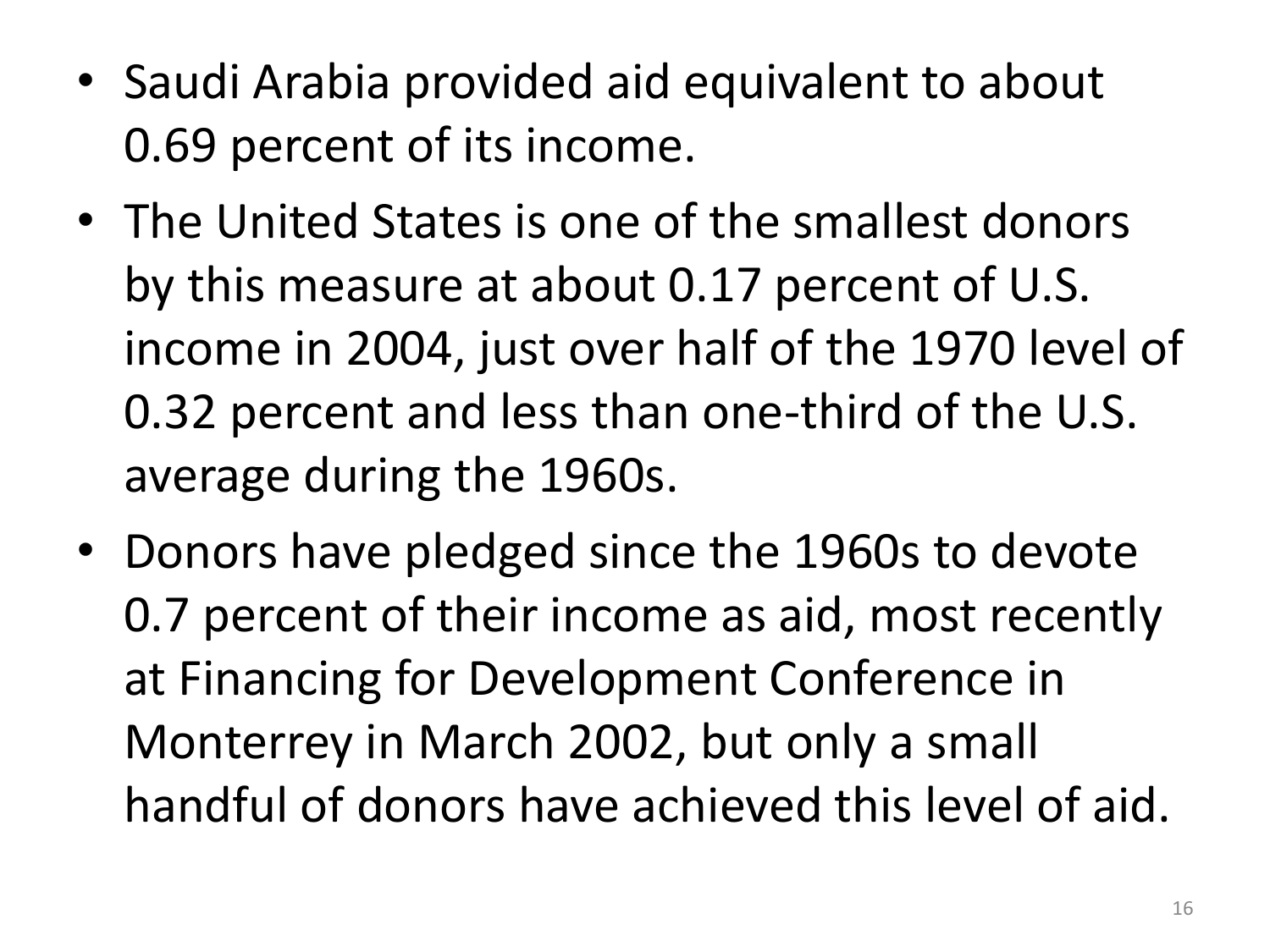- 150 countries and territories around the world received aid in 2004.
- The largest ten recipients, each of which received more than \$1.4 billion. Iraq and Afghanistan together received nearly \$7 billion.
- These amounts are unprecedented for two countries and account for about 7.5 percent of the global total.
- Aid is typically measured in one of three ways:
	- Total dollars;
	- As a share of GDP, or
	- Per capita.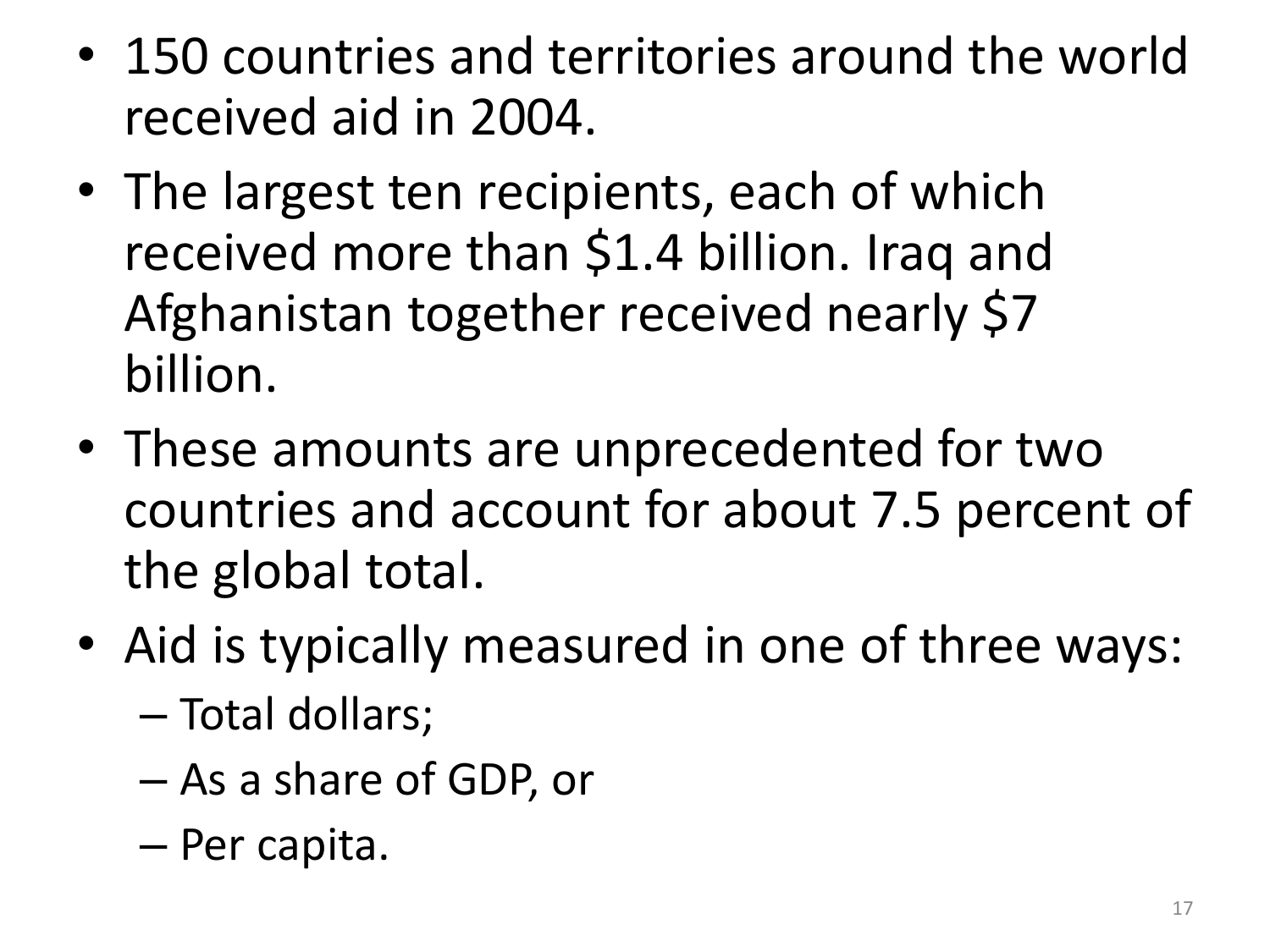- Each measure reveals different things.
- Total dollar amounts clearly are important, but they do not tell the entire story.
- Aid measured as a share of GDP indicates its size relative to the entire economy, and is perhaps the most common measure.
	- But it can be misleading since a high ratio can be indicative of low GDP or a large amount of aid.
	- The amount of aid needed to immunize 1 million children can look like a large share of GDP in a poor country and a small share of GDP in a richer country, when the amount per child might be roughly the same.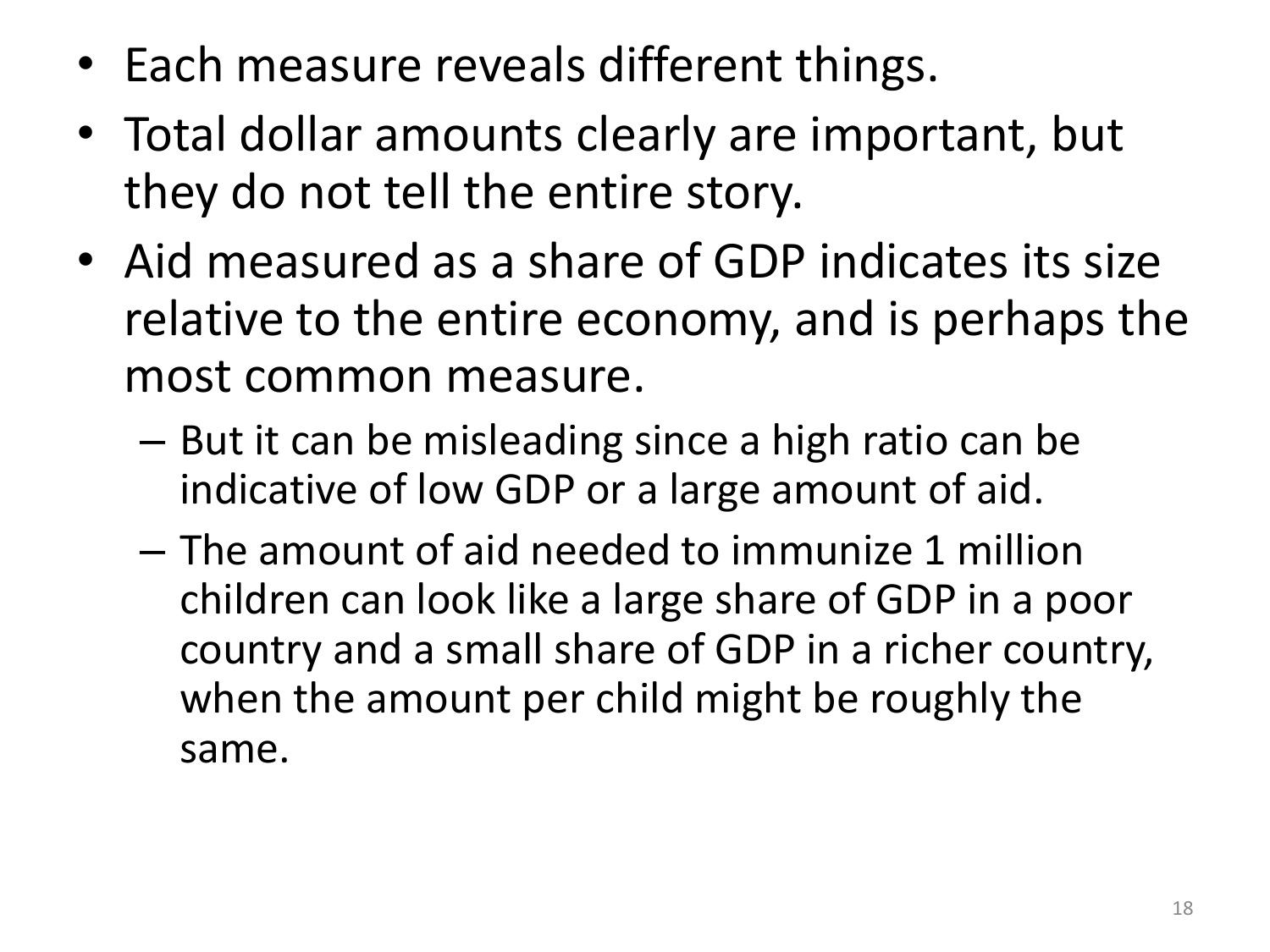- On a per capita basis, the aid flows to some of the largest recipients are fairly small.
	- Bangladesh received \$1.4 billion in aid in 2004, but this was equivalent to just 2 percent of its GDP or about \$10 per Bangladeshi.
	- By contrast, Nicaragua received a slightly smaller amount, \$1.2 billion in 2004, but for its 5.5 million people this was equivalent to about \$225 dollars per person.
	- For small countries, a little bit goes a long way. Tiny Sao Tome and Principe received just \$33 million, but this translated into 67 percent of GDP and about \$209 per person.
- Thus, to get a clear picture, it is helpful to look at all three measures of the amount of aid.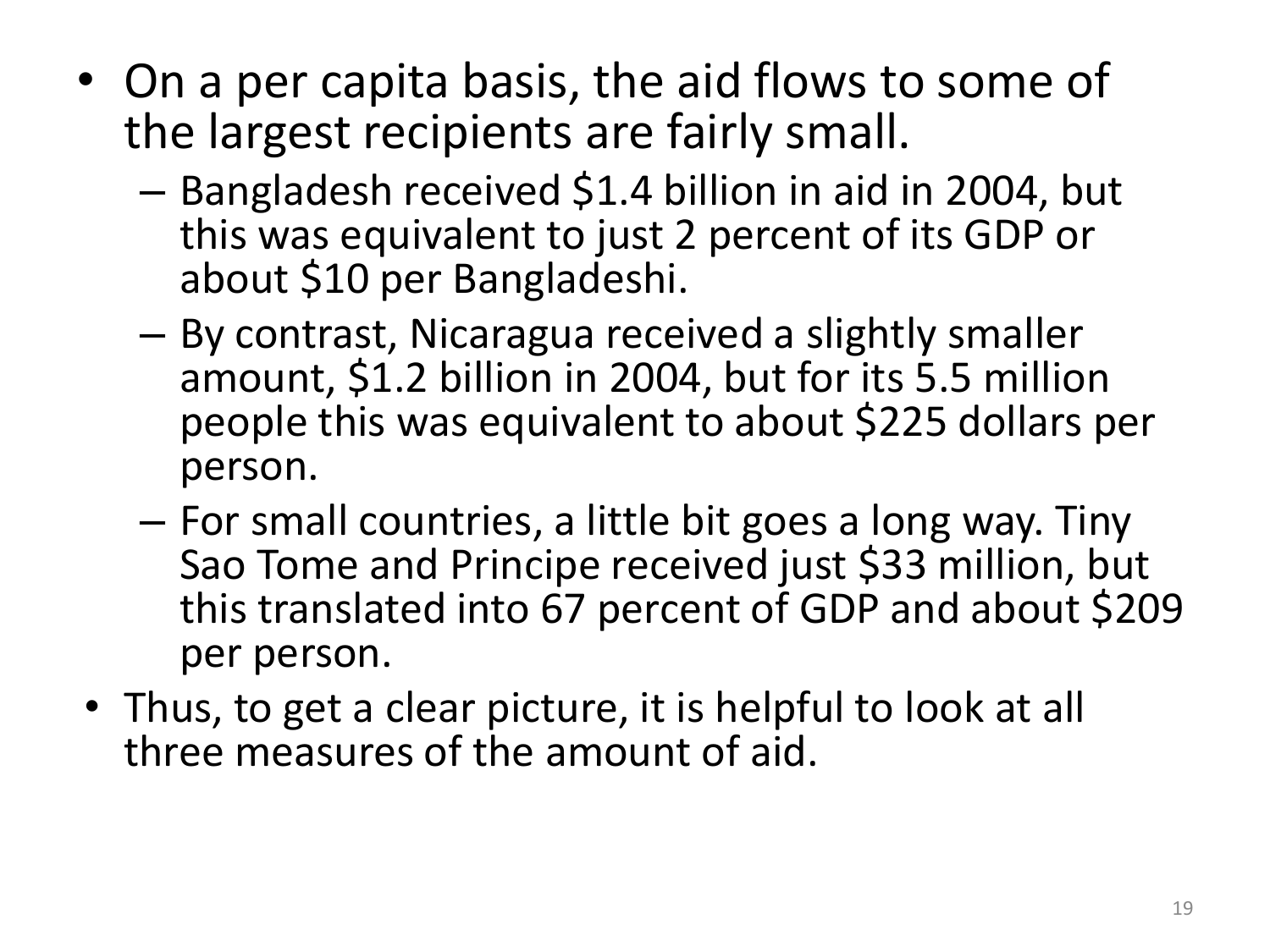- Generally speaking, aid is one of the largest components of foreign capital flows to low-income countries, but not to most middle-income countries, where private capital flows are more important.
- Aid flows averaged 2.8 percent of GDP in low-income countries in 2004, but just 0.2 percent of GDP in uppermiddle-income countries.
- It is commonly claimed that the decline in aid flows to developing countries in the 1990s was more than offset by a rise in private capital.
- While this is true for developing countries in aggregate, the rise in private capital flows was heavily concentrated in a handful of middle income countries.
- In low-income countries, private capital rose much more slowly, and remained significantly smaller than aid.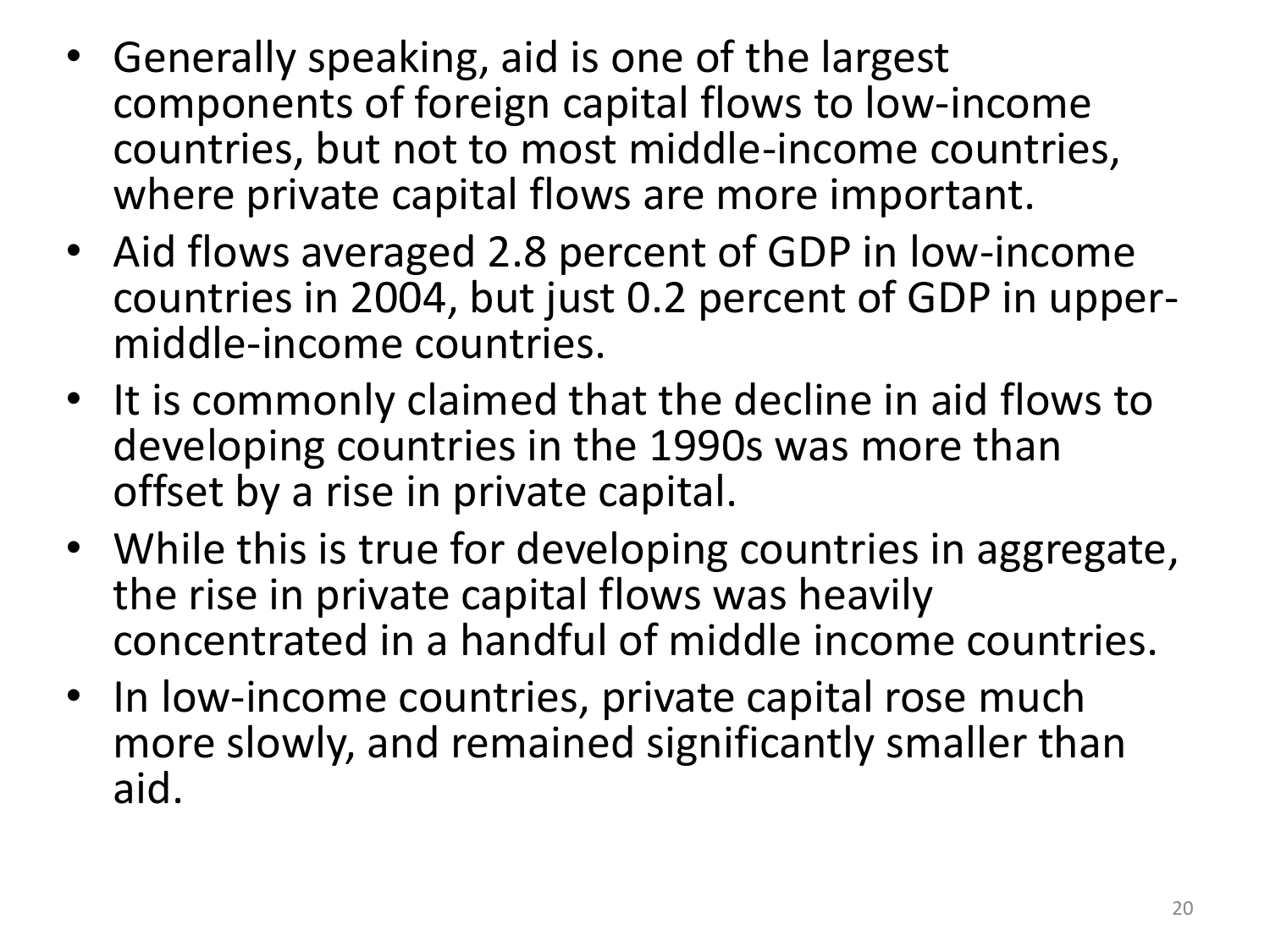## • **Uses of Aid**

- Most donor countries give aid for several reasons outside the philanthropic reasons they often put forward.
- Aid has come to be deployed as a tool for achieving several objectives. These include:
- 1) To push for economic reforms;
- 2) To dismantle anti-free trade laws and regulations;
- 3) To stimulate domestic economies of donor countries;
- 4) To dismantle state-owned enterprises and ensure privatisation;
- 5) To facilitate the creation of code of conduct and rule of law necessary for their businesses to operate and thrive.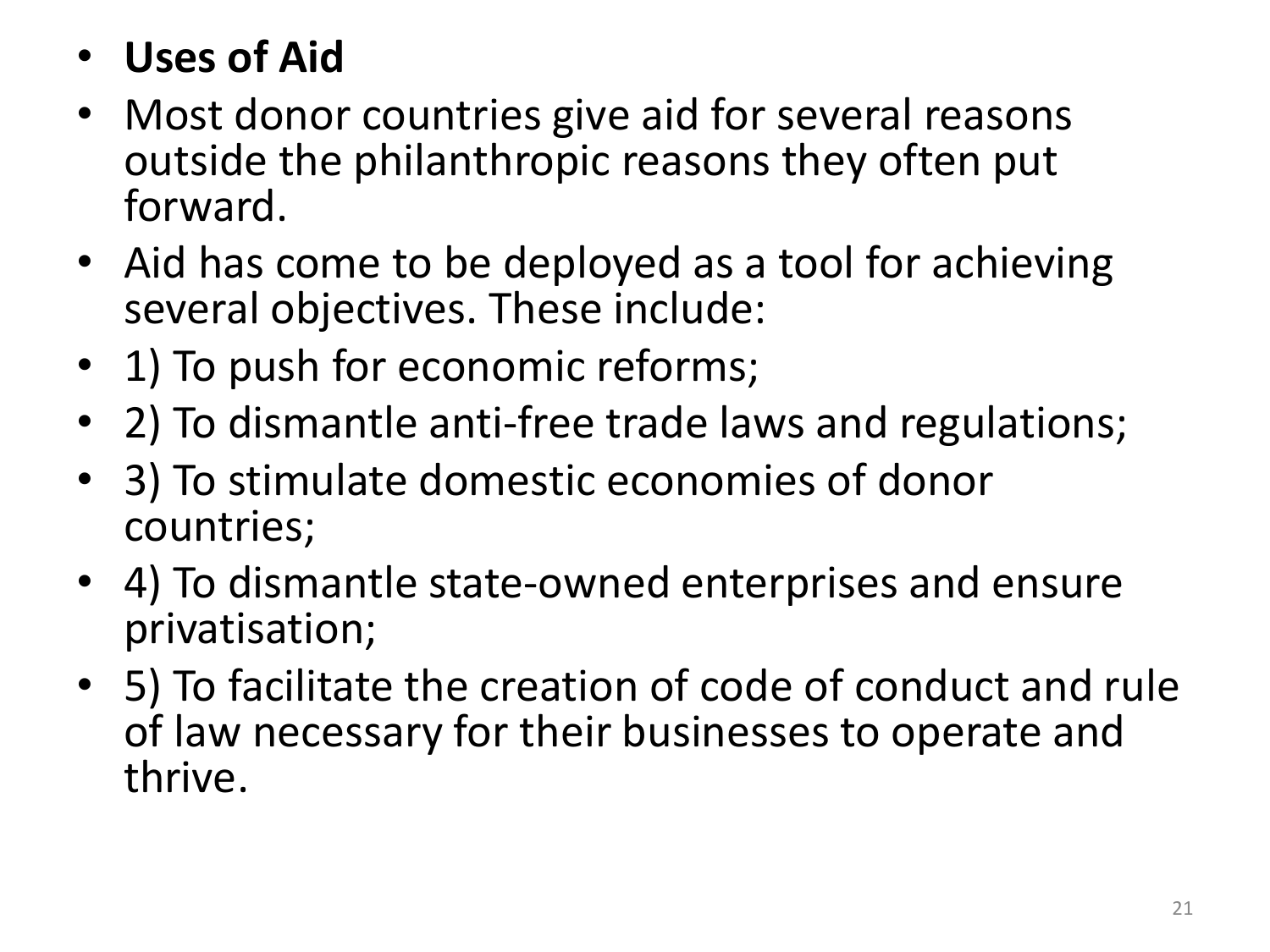- 7) To boost the economy of the donor and To create a new set of consumers.
	- Bilateral aid is often designed at least partially to help support the economic interests of certain firms or sectors in the donor country. Multilateral aid is less prone to these pressures, although by no means immune.
	- One study found that tying aid added 15-20 percent to its cost, thus significantly reducing its impact on recipient countries. Donors have begun to reduce the amount of aid that they tie, but the practice is still widespread among some donors. The U.S. no longer reports the share of its aid that is tied, but historically it has been around 75 percent. Greece ties about 70 percent of its aid, and Canada and Austria more than 40 percent. By contrast, Ireland, Norway, and the U.K. do not tie any of their aid.
	- Many donors "tie" portions of their aid by requiring that certain goods and services be purchased from firms in the donor's home country, or that it be used for specific purposes that support groups in the donor countries (such as universities or business consulting firms). Automobiles, airline tickets, and consulting services financed by U.S. foreign aid in most cases must be purchased from U.S. firms. Tying aid can give it more political support at home, but it can also make it more costly and less effective.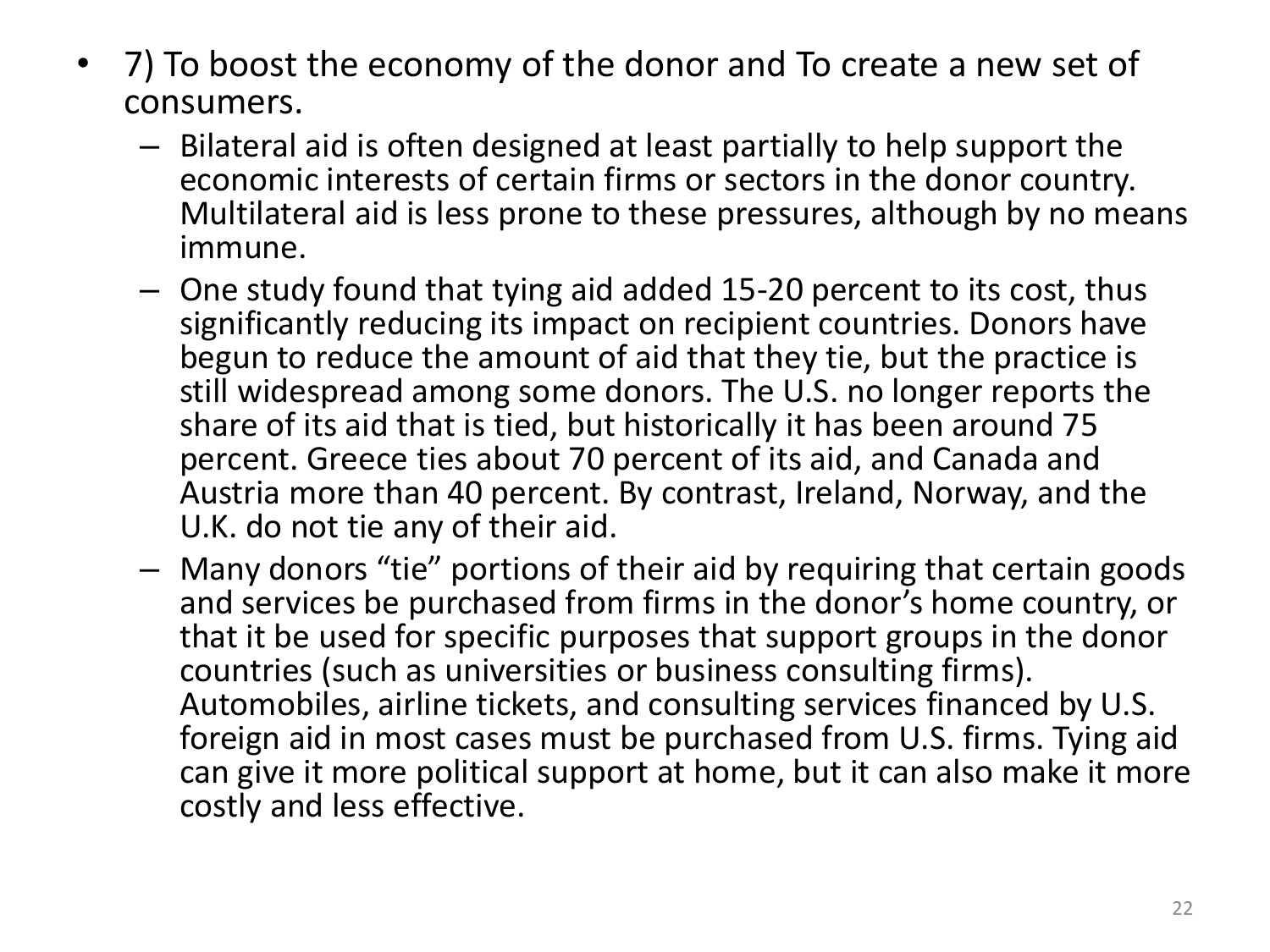- **Foreign Aid and Poverty.**
- Although the emphasis of ODA is on the promotion of economic development and welfare of developing countries, the nature of deploying aid does not suggest exclusive preoccupation with tackling poverty and promoting in the poorest countries of the developing world.
- There are certain throw-backs:
	- Not all aid goes to low-income countries;
	- Wide disparities in the per capita allocation of aid and most generous per capita allocations do not go to the poorest countries.
	- Many aid programmes in donor countries cover an assortment of activities that have no bearing to development. 2/3<sup>rd</sup> of all aid by DAC members are spent in donor countries.
	- Donors of aid prefer to finance physical capital installations that help their own firms and exporters and are quite unwilling to support operating cost of aid-funded undertaking.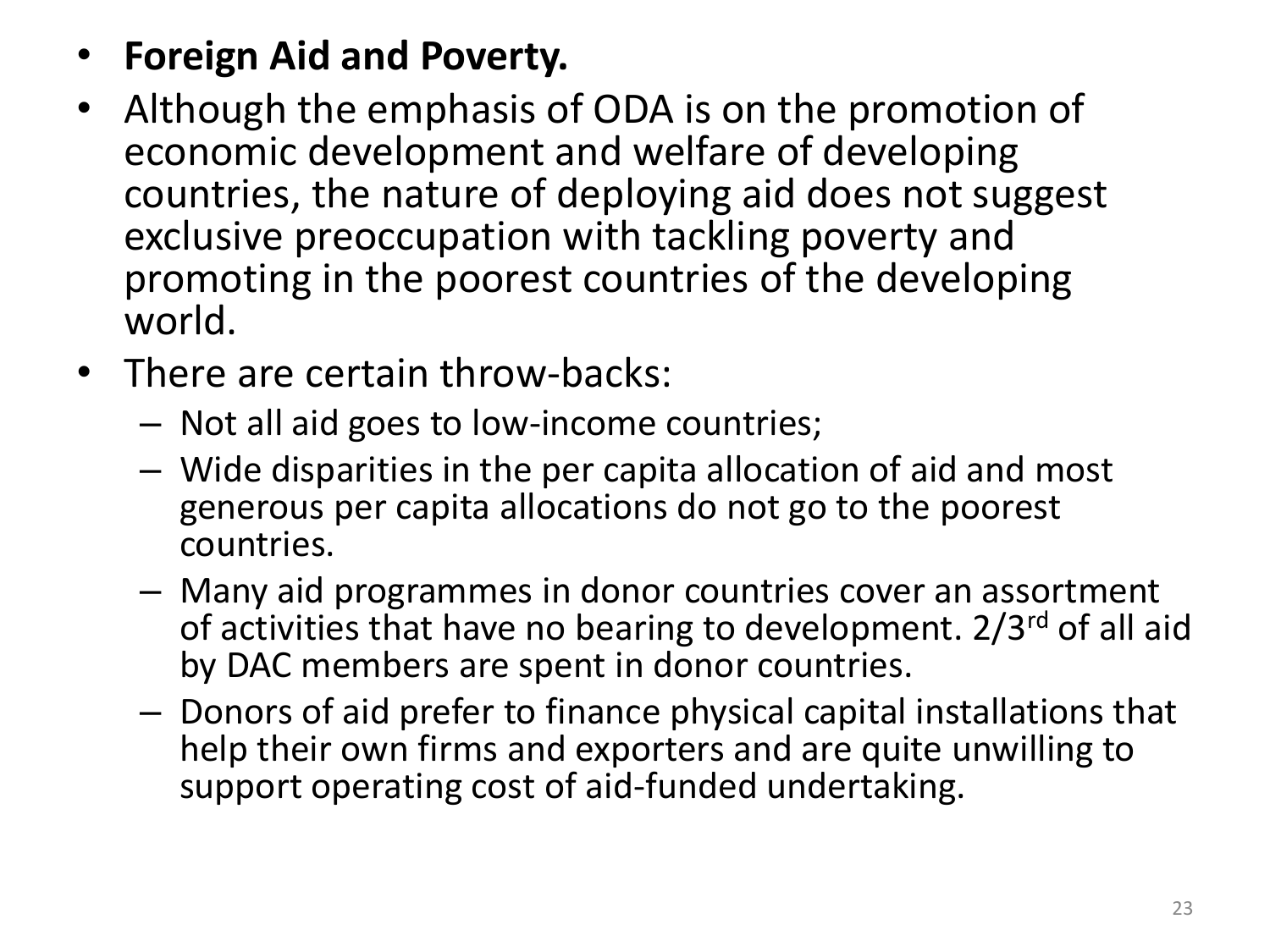#### • **Foreign Aid and Development**

- There are contending arguments about the development impact of foreign aid.
- These arguments will be evaluated under the theoretical headings of:
	- Modernisation theory
	- Dependency theory
- **Modernisation Theory**
- Modernisation theorists believe that most foreign aid is designed to meet one or more of four broad economic and development objectives:
	- (1) to stimulate economic growth through building infrastructure, supporting productive sectors such as agriculture, or bringing new ideas and technologies,
	- (2) to strengthen education, health, environmental, or political systems,
	- (3) to support subsistence consumption of food and other commodities, especially during relief operations or humanitarian crises, or
	- (4) to help stabilize an economy following economic shocks.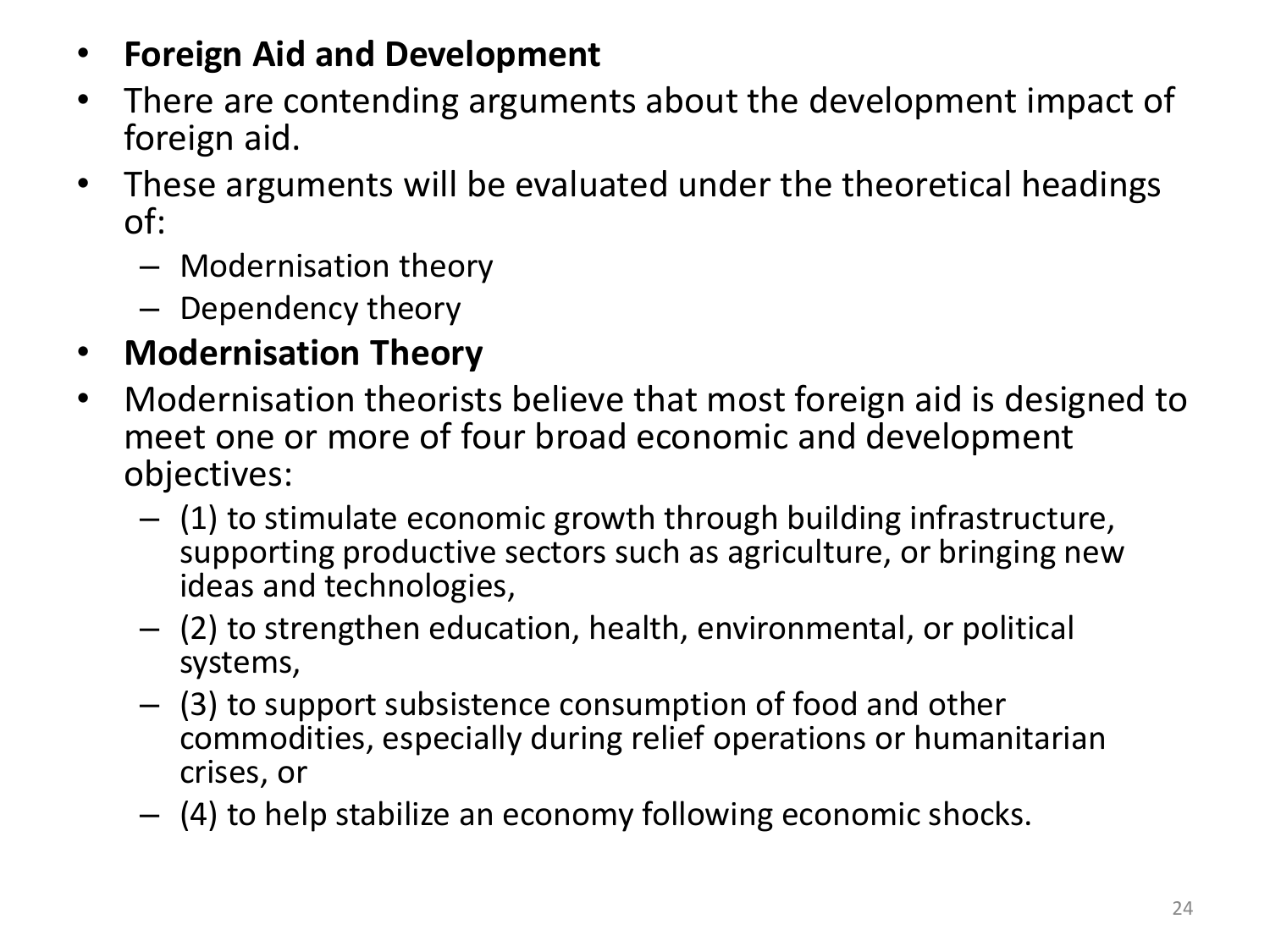- To the modernisation theorists, there are **three** key channels through which aid might spur growth:
- **First,** the classic view is that aid augments saving, finances investment, and adds to the capital stock.
- In this view, poor countries are unable to generate sufficient amounts of saving to finance the investment necessary to initiate growth, or at best only enough for very slow growth.
- In the strongest version of this view, the poorest countries may be stuck in a poverty trap in which their income is too low to generate the saving necessary to initiate the process of sustained growth (Sachs, et. al., 2004).
- A related argument is that aid might help relax a foreign exchange constraint in countries that earn relatively little foreign exchange, a view that was popularized through the early "two-gap" models of economic growth.
- **Second**, aid might increase worker productivity through investments in health or education.
- **Third**, aid could provide a conduit for the transfer of technology or knowledge from rich countries to poor countries by paying for capital goods imports, through technical assistance, or through direct transfer of technologies such as the introduction of new seeds and fertilizers in the Green Revolution.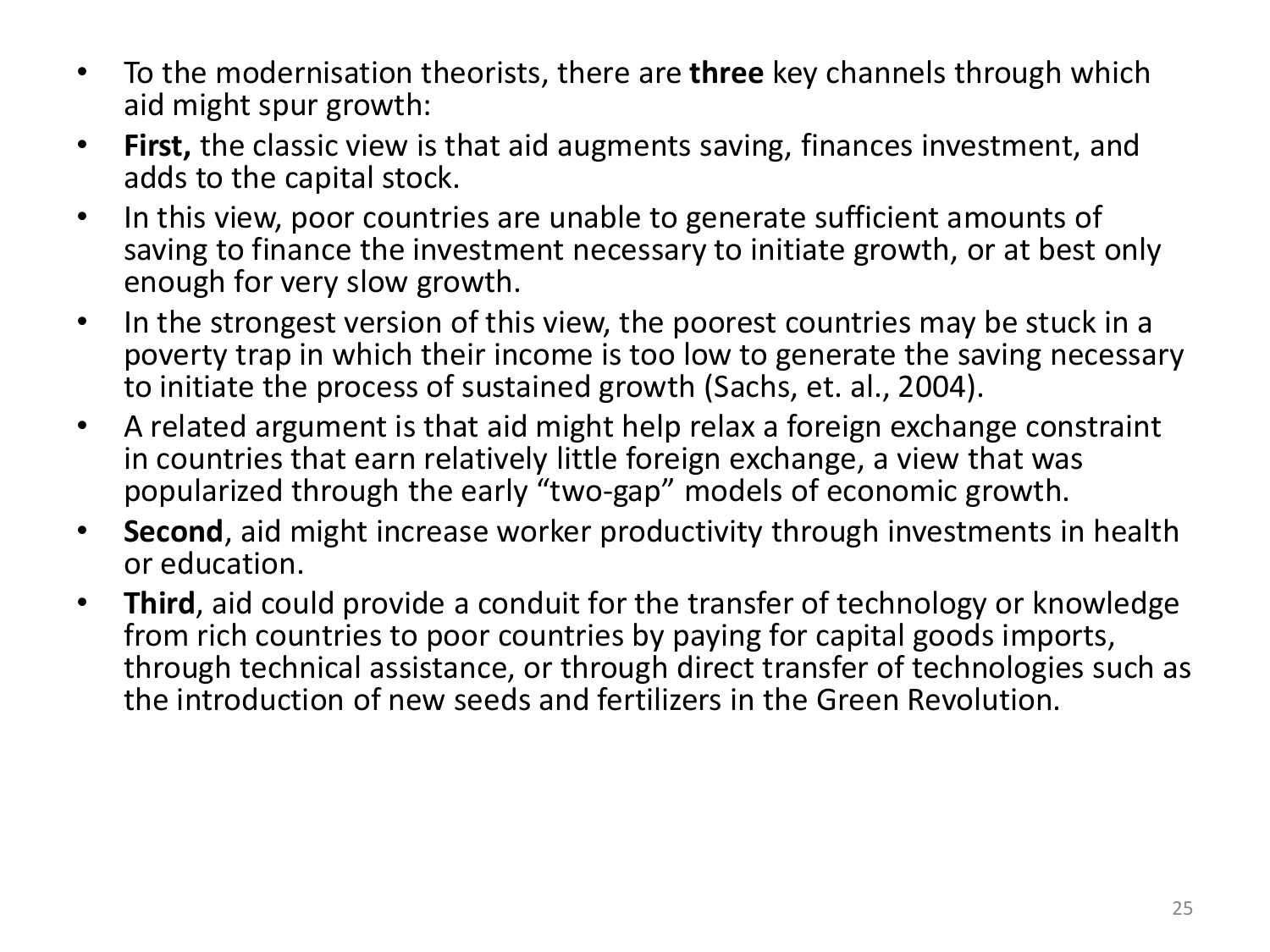- The explanation of modernisation theorists about the uneven manifestation of the effect of aid is located in the recipient country characteristics.
- They argue that aid works better in countries with good policies and institutions. The appeal of this approach is that it can explain why aid seems to have supported growth in some "well-behaving" countries but not others.
- This has become the conventional wisdom among donors.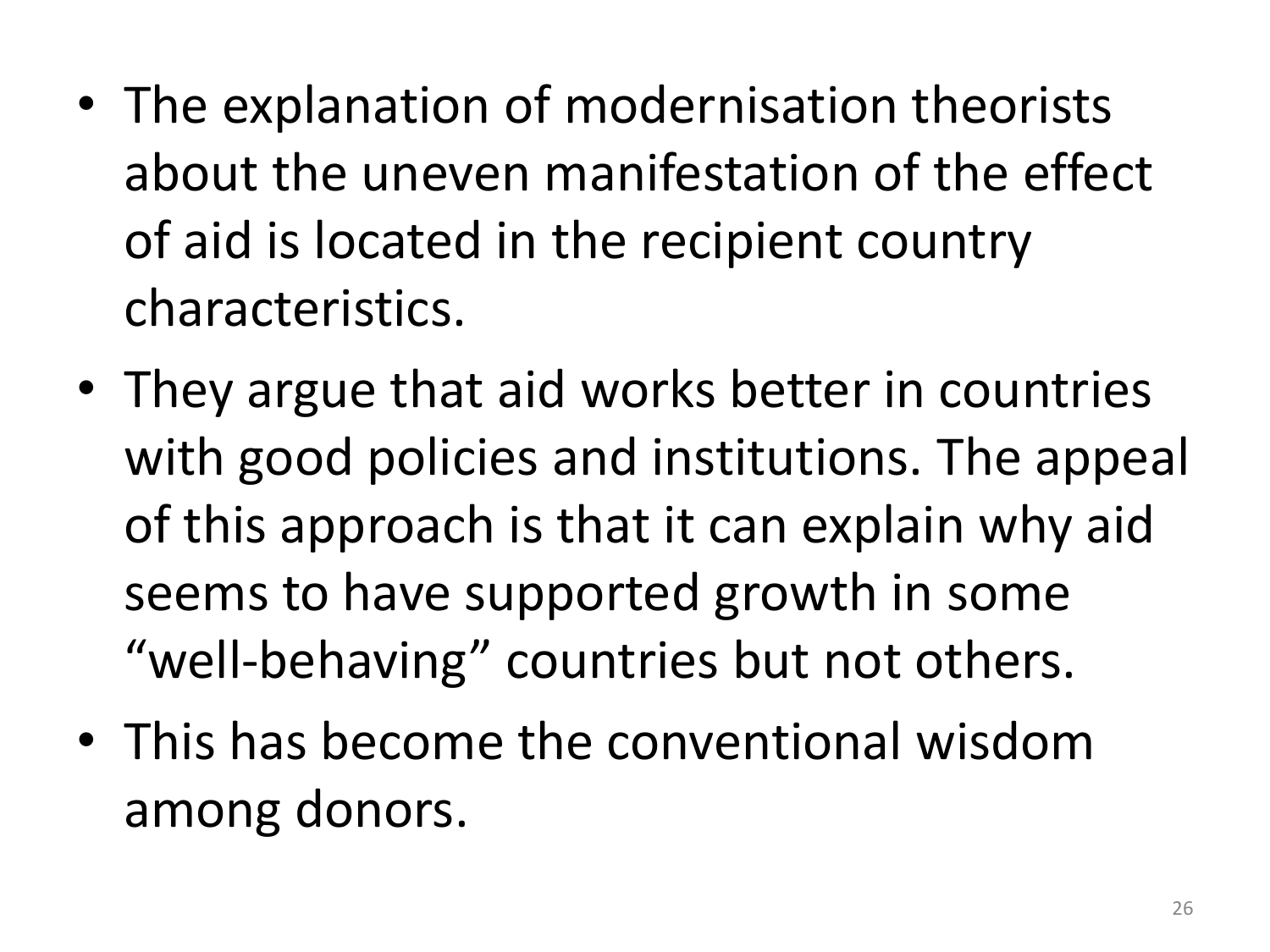### • **Dependency Theory**

- Dependency theorists argue that aid has no effect on growth, and may actually undermine growth.
- They suggested a variety of reasons why aid might not support growth. These include:
- *First*, aid simply could be wasted, such as on limousines or presidential palaces, or it could encourage corruption, not just in aid programmes but more broadly.
- *Second*, it can help keep bad governments in power, thus helping to perpetuate poor economic policies and postpone reform. Some argue that aid provided to countries in the midst of war might inadvertently help finance and perpetuate the conflict, and add to instability.
- *Third*, countries may have limited absorptive capacity to use aid flows effectively if they have relatively few skilled workers, weak infrastructure or constrained delivery systems. (Aid could help redress these weaknesses, but it may not be aimed to do so).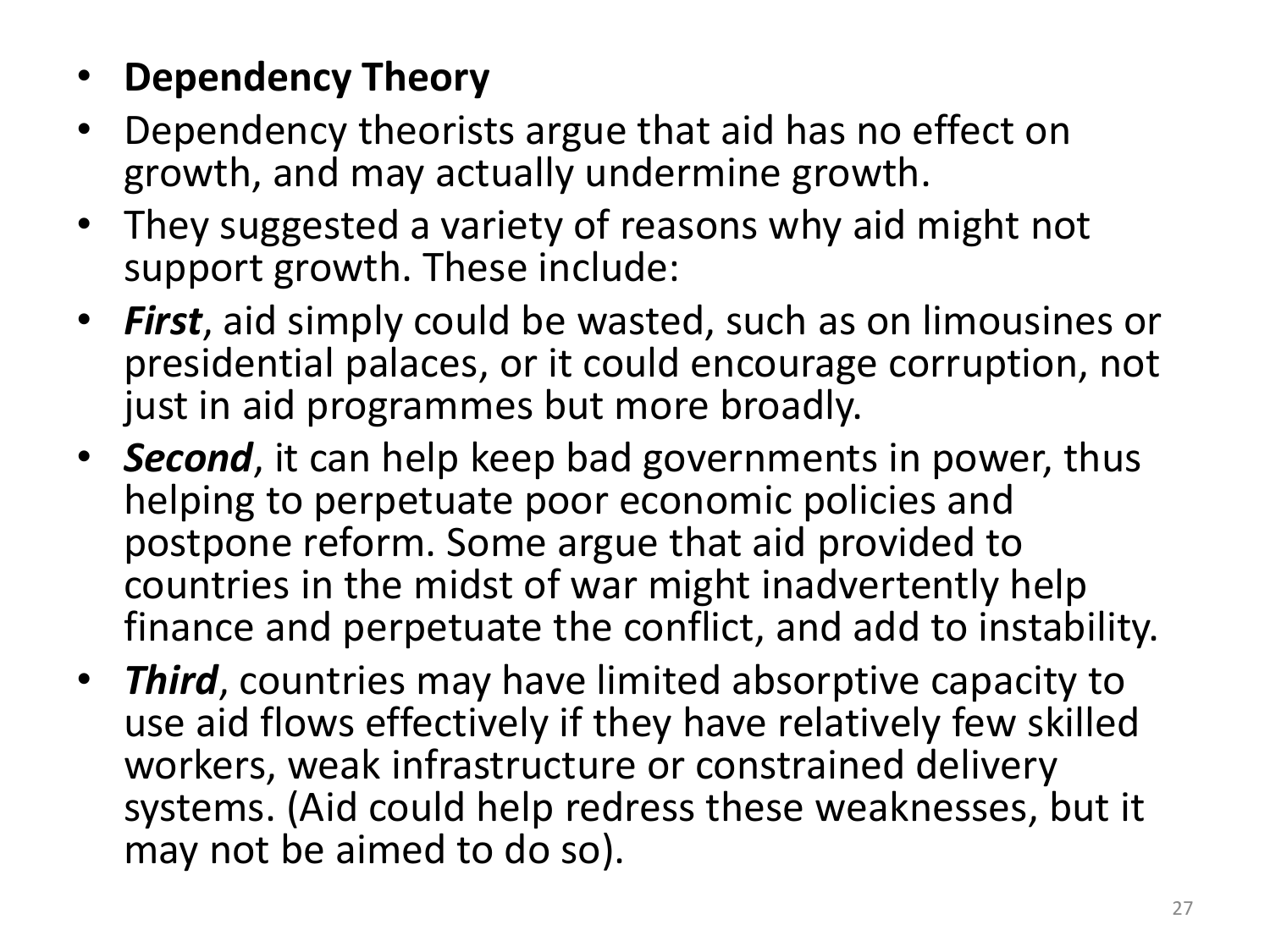- Fourth, aid flows can reduce domestic saving, both private saving (through its impact on interest rates) and government saving (through its impact on government revenue).
- Fifth, aid flows could undermine private sector incentives for investment or to improve productivity. Aid can cause the currency to appreciate, undermining the profitability of the production of all tradable goods (known as the Dutch disease).
- Sixth, food aid, if not managed appropriately, can reduce farm prices and hurt farmers' income.
	- Food aid can sometimes undermine local food production if an influx of food drives down prices
	- It could also distort the production pattern of agricultural produce towards the production of cash crops instead of food.
- Seventh, it may encourage the mentality that poverty is natural and inevitable and therefore undermine the development of appropriate policies for exiting poverty.
- Eight, aid serves the interests of the donor countries more than those of the recipients. In some cases, the motivation for aid is the creation of enabling environment for firms of the donor countries to make more profits.
- Nine, Hayter (1971) sees aid as a ploy introduced by the West to ensure the preservation of the Third World within the periphery of the global capitalist system. In other words, aid is given to the Third World countries to sustain them at the periphery of the capitalist system.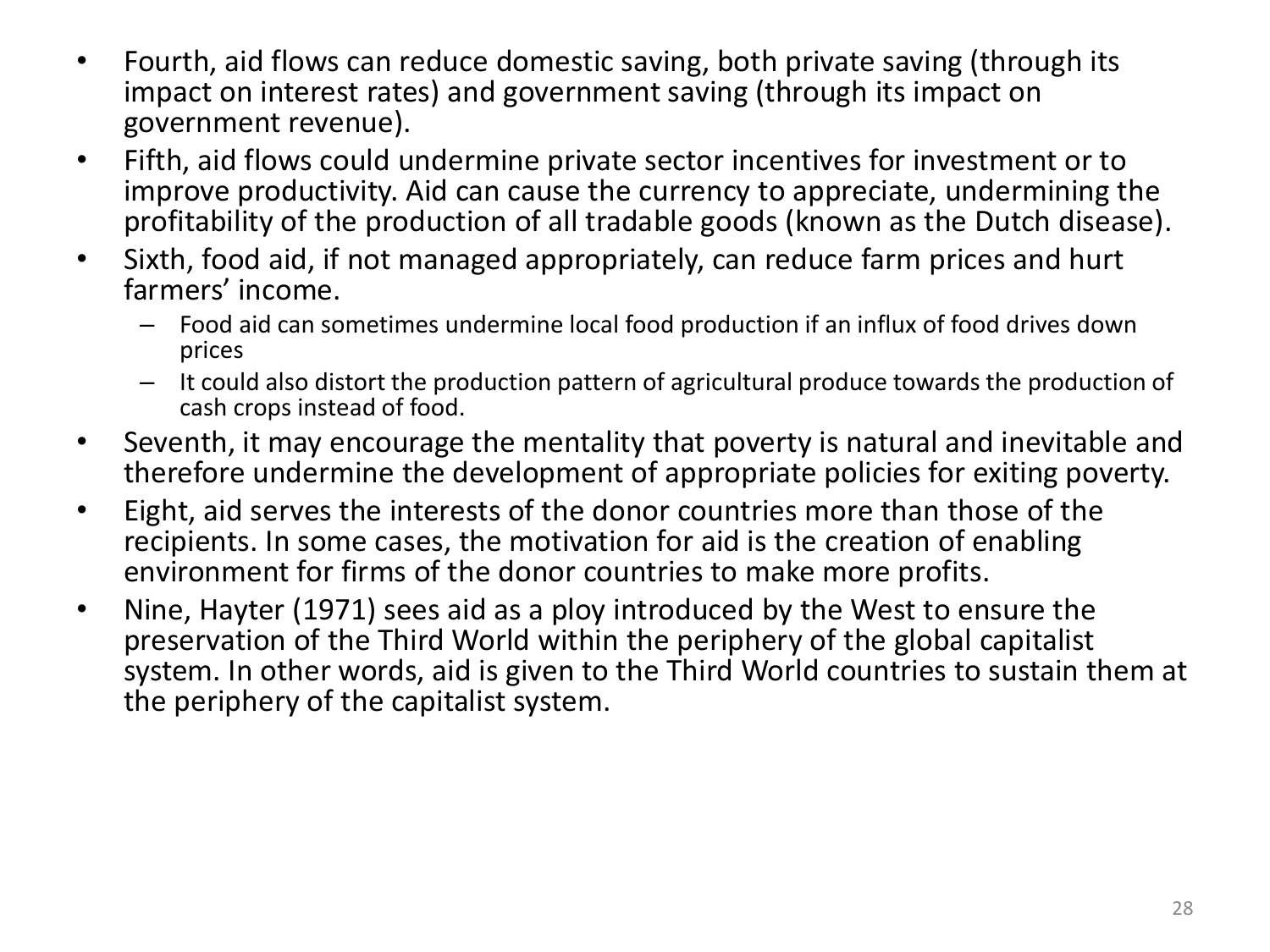- **The Forces that led to the Rise of Foreign Aid**
- 1) The emergence of new states
	- $-$  Following the 2<sup>nd</sup> World War, the 19<sup>th</sup> century empires disintegrated and much of Africa and Asia achieved political independence.
	- Following the compromise between the US and then USSR in 1955, new states were regularly admitted to the UN.
- 2) Cooperation among the newly emergent states under the auspices of the UN
	- By the end of the second post war decade, the UN had 122 members of which 87 were developing countries. These countries as a result of their shared experience and desire to be incorporated into the mainstream of the international system began to cooperate.
- 3) Coordinated demands by the less-developed countries.
	- Within the General Assembly and the UN Economic and Social Council (ECOSOC), the less-developed countries began to form groups and make coordinated demands.
	- It was at the ECOSOC and its subcommittees and the general Assembly and its subcommittees that the less-developed countries began to formulate and eventually to coordinate common demands for aid and for greater participation in the management of aid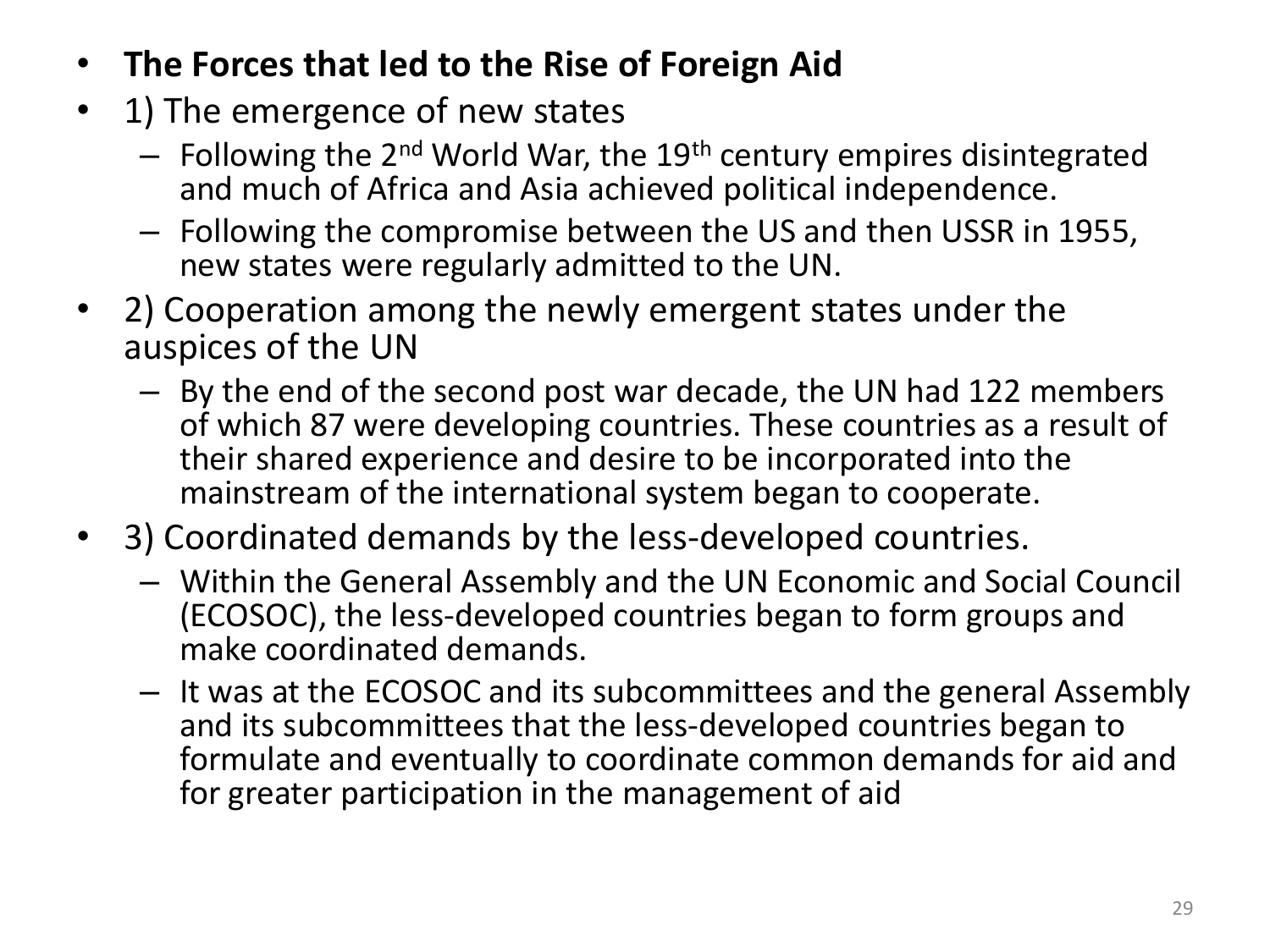- 4) International conference of developing countries.
	- An international conference of developing countries was held in Bandung, Indonesia in 1955.
	- The conference was attended by 29 Asian and African countries where common problems were discussed.
	- Although discussions centred on political problems such as decolonisation, and nonalignment, various economic proposals emerged.
	- The major economic recommendations called for changes in trading relations, particularly the establishment of commodity agreements to improve trade with less developed countries.
	- There were also recommendations for the establishment of a new aid institution and for the allocation by the World Bank of a greater part of its resources to Africa and Asia.
- 5) Communist expansion
	- The communist takeover of China in 1949 and the Korean conflict in 1950 led to change in the thrust of american foreign policy.
	- The US expanded its security interest to certain parts of the South, particularly those states bordering the Soviet Union and the Chinese People's Republic and to certain Middle Eastern Countries and began a fairly significant military and economic assistance programme for aid to these countries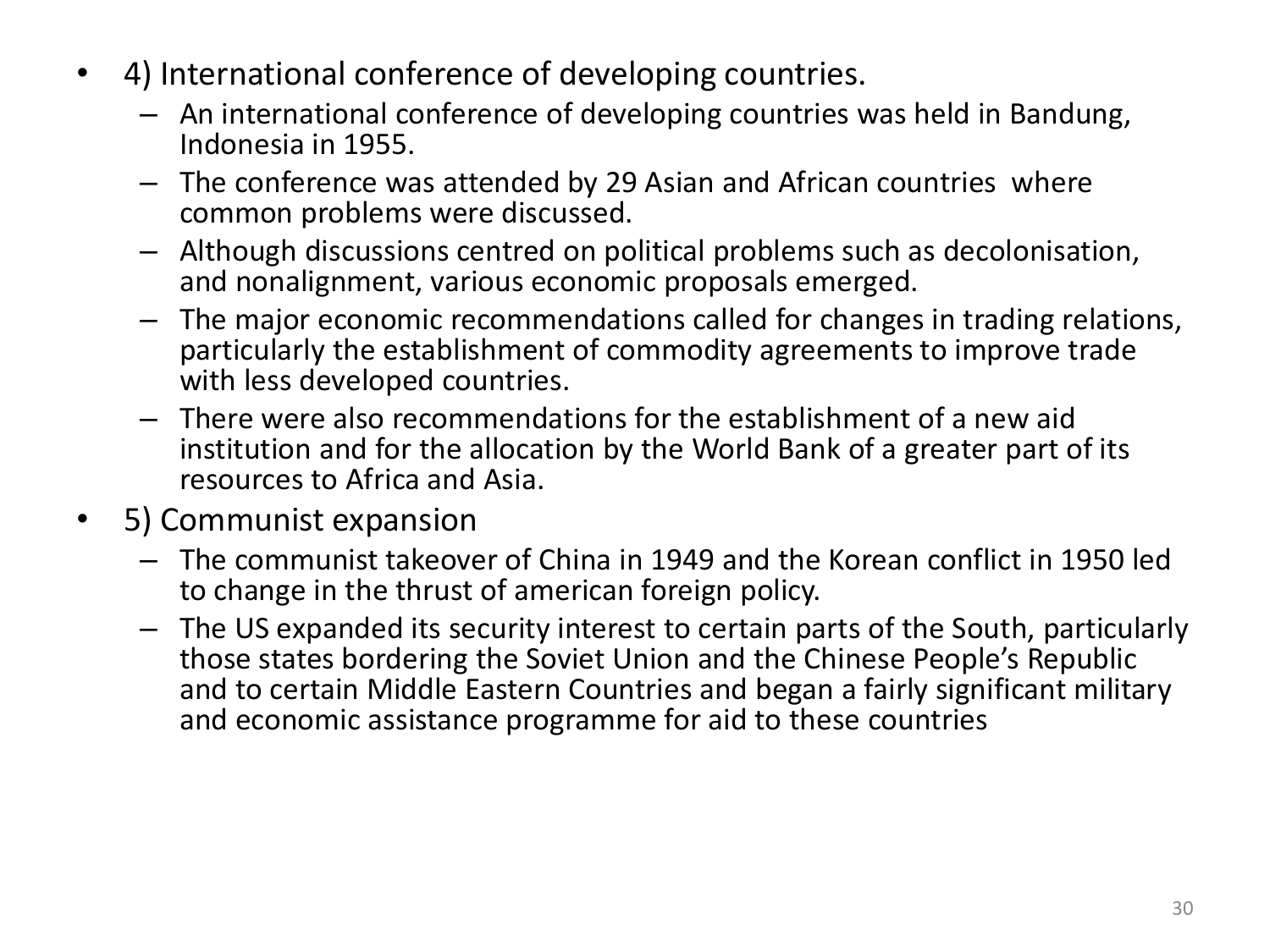- 6) Communist policy of helping the 3rd World in 1956.
	- During the Stalinist era, the Soviet Union had little interest in the South. The only Soviet aid went local communist parties.
	- This changed after the death of Stalin in 1953.
	- In 1955, the USSR concluded arms agreement with Egypt and started negotiation for financing Asian Dam. India, Syria, Indonesia and Afghanistan benefitted fro Soviet aid.
	- Because of the new Soviet interest and activity in the South, 3rd World demands for development took on greater importance.
	- The emerging Southern states became area of competition in the Cold War.
	- In 1956/7, the US policymakers turned their attention for the first time to a serious consideration of foreign economic aid to developing countries.
	- The basis was the recognition that economic assistance to the South could be a powerful tool in the Cold War era
	- An important point to note is that while the american foreign aid grew out of the undercurrents of the Cold War, the foreign aid of France and Britain was a necessary outcome of their history of colonialism.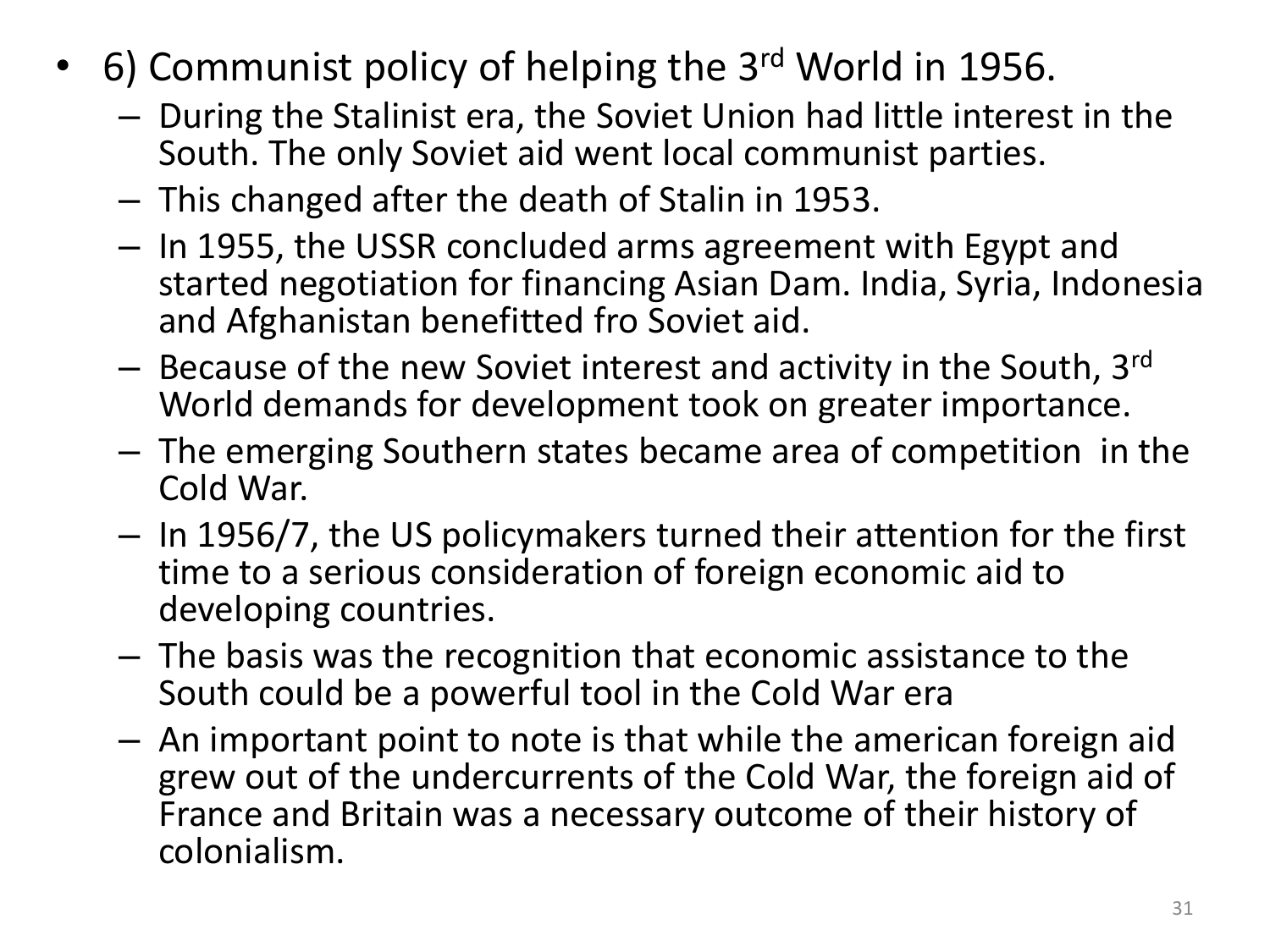## • **The Failure of Aid**

- 1) New form of dependence
	- Aid did not transform the South and therefore had little impact on North-South relations.
	- It did not necessarily lead to growth. The simple link between aid and economic growth postulated in theory and policy was proven incorrect
- 2) Aid has had different effects on different countries.
	- Taiwan, Pakistan and Korea had massive aid inflow which constituted a major percentage of total investment and was a source of technological improvements.
	- In Mexico and thailand growth took place without significant aid inflow.
	- In India aid had little impact on economic growth
- 3) Growth did not lead to social welfare.